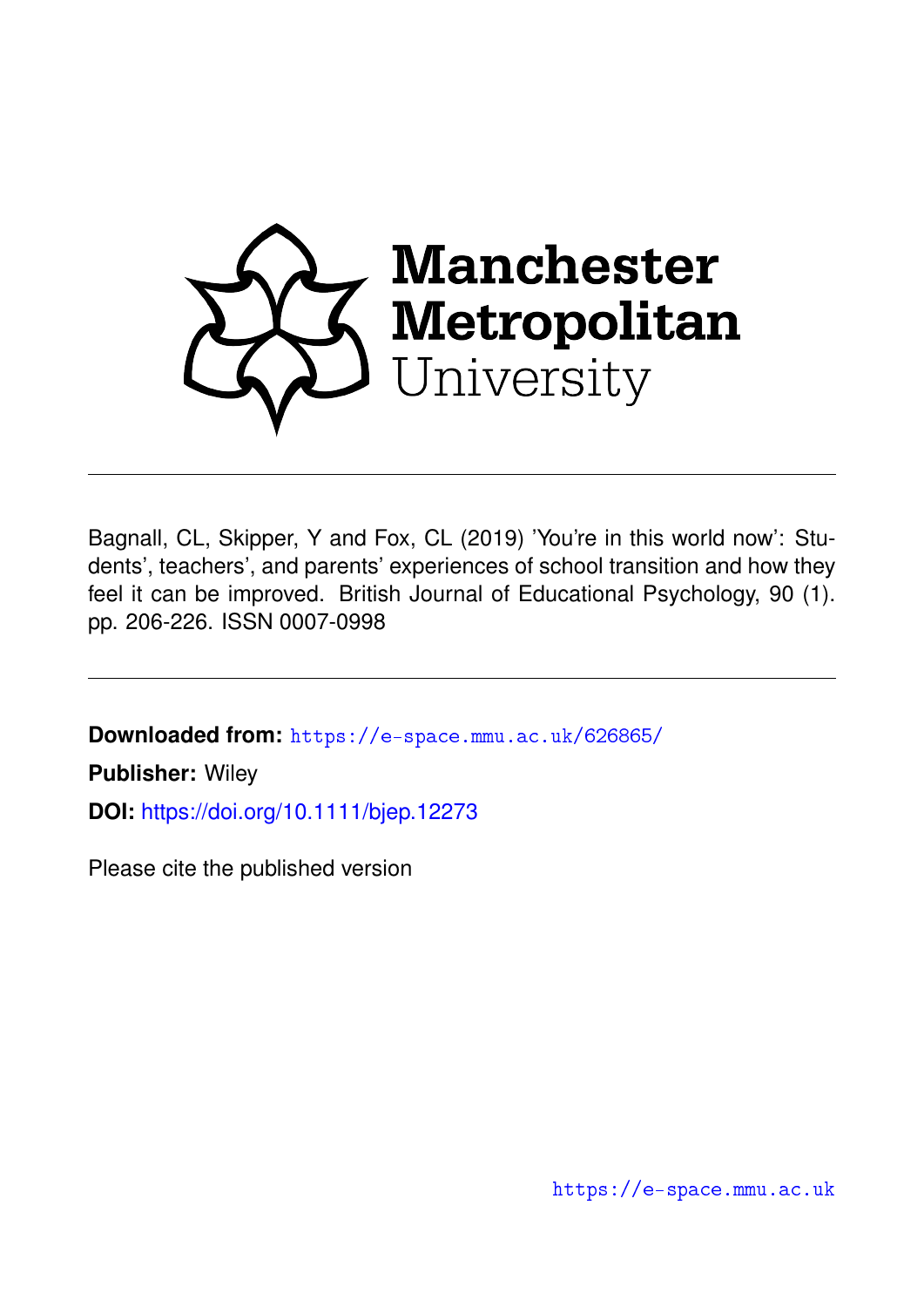# **Title:'You're in this world now': Students', teachers' and parents' experiences of school transition and how they feel it can be improved.**

Charlotte Louise Bagnall<sup>\*1</sup>, Yvonne Skipper<sup>1</sup>, and Claire Louise  $Fox<sup>1</sup>$ 

<sup>1</sup> Keele University

\*School of Psychology, Dorothy Hodgkin Building, Keele University, Keele, Staffordshire,

ST5 5BG. (e-mail: [c.l.bagnall@keele.ac.uk](mailto:c.l.bagnall@keele.ac.uk)).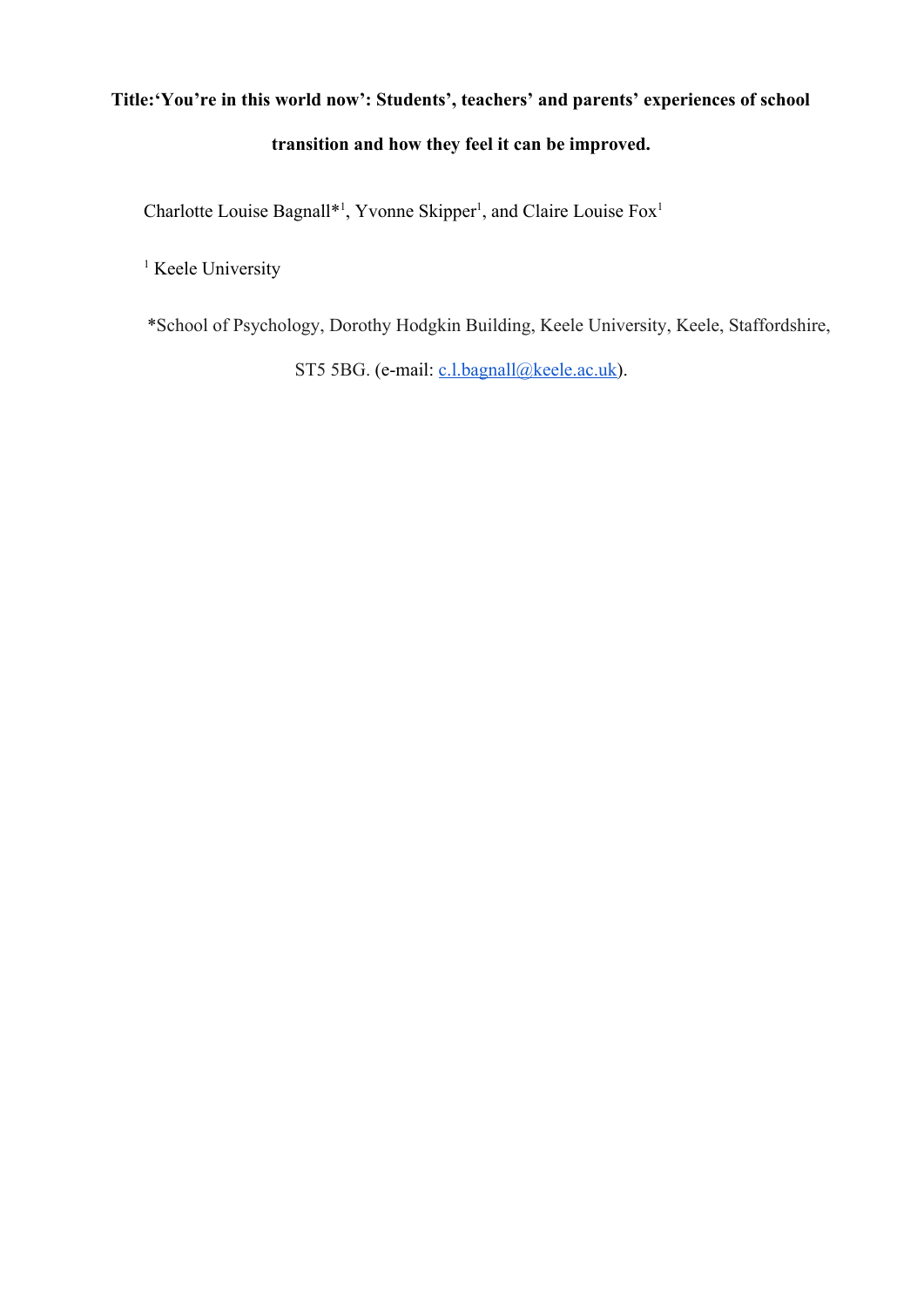#### **Abstract**

#### **Background**

Primary-secondary school transition is a major life event for eleven-year-old children in the UK, and can also be a stressful period for parents and teachers. However, most research focuses on the impact of transition on children's academic performance and social well-being and we have a limited understanding of their emotional experiences in the lead up to and during the transition, from the perspective of key stakeholders: students, parents and teachers.

#### **Aims**

To explore transfer students', parents' and teachers' experiences in the lead up to and over the transition period, and how they feel it could be improved.

#### **Sample**

The sample consisted of 45 year seven students, 8 year seven parents, 8 year seven teachers and 8 year six teachers, recruited from five primary and five secondary schools.

#### **Method**

Students participated in face-to-face semi-structured focus groups, and adults in asynchronous online focus groups. Transcribed audio-recordings were analysed using inductive thematic analysis.

#### **Results**

Students, parents and teachers were shown to navigate a similar process over primary-secondary school transition. They manage (either their own or others') emotions, relationships and expectations, which are shaped by shared communication across primary and secondary schools and stakeholders, and are impacted by how sensitive provisions are.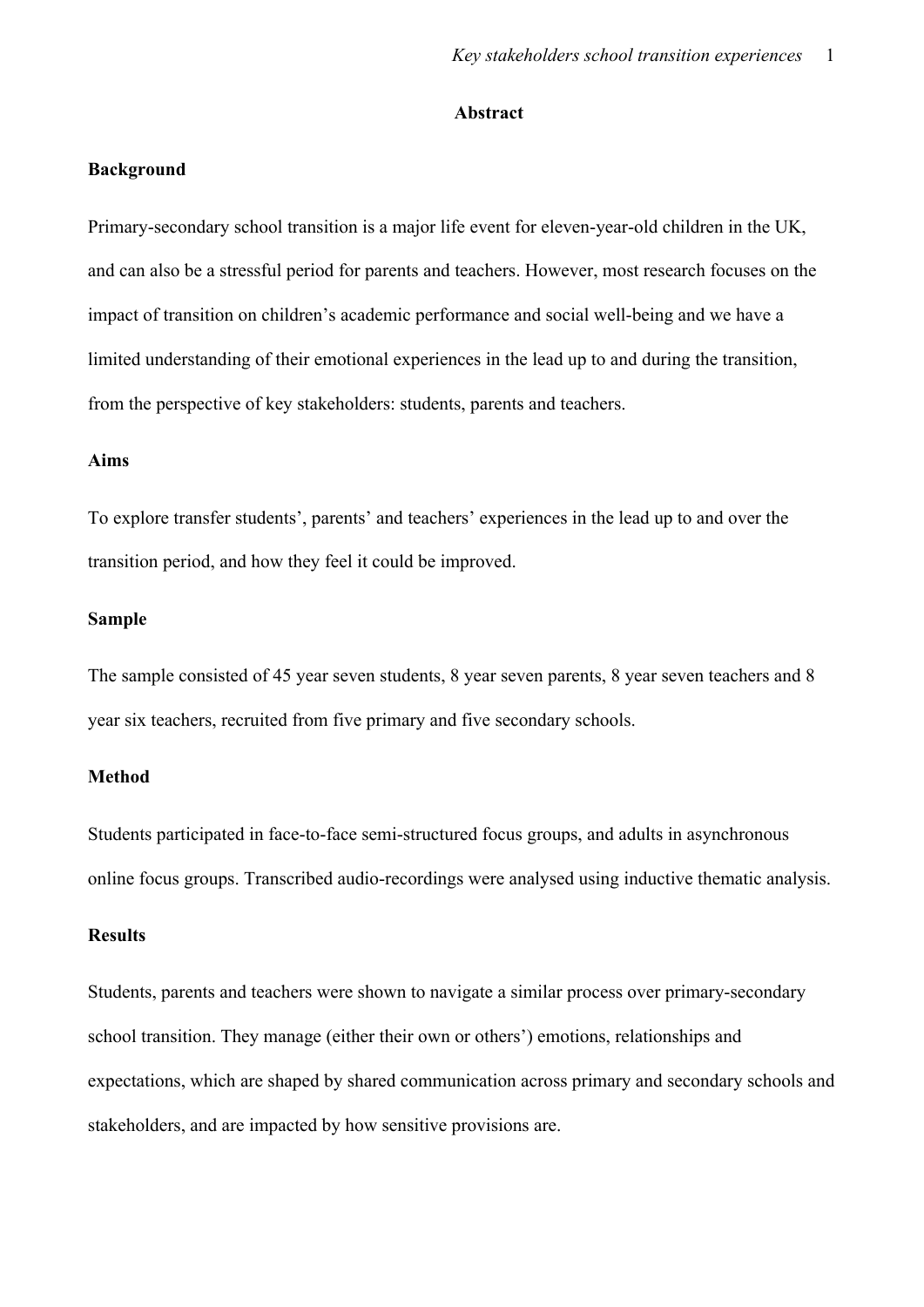### **Conclusions**

There is a need to understand the transition period from the perspective of students, teachers and parents, to improve school transition. This information will allow us to design emotional centred support interventions that reflect these lived experiences.

**Keywords:** School transition, emotional well-being, parents, teachers, focus groups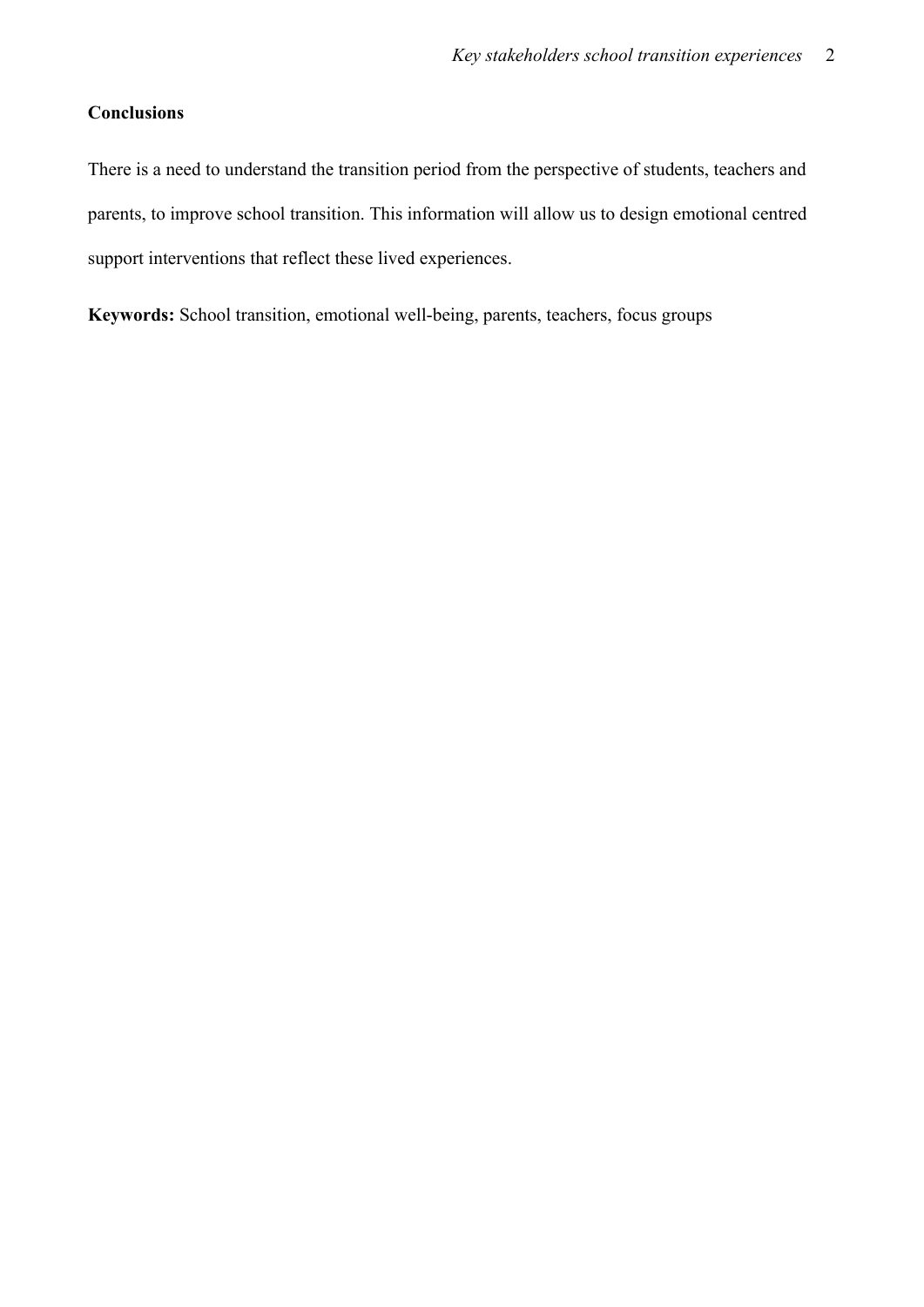#### **Background**

The transfer from primary to secondary school is a major life event for eleven-year-old children in the UK (Eccles et al., 1993) and is arguably 'one of the most difficult (transitions) in pupils' educational careers' (Zeedyk et al., 2003, p.67). During this time, transfer children face simultaneous discontinuities, from changes in their school environment (Jindal-Snape & Miller, 2008) and academic expectations (Anderson, Jacobs, Schramm & Splittgerber, 2000) to the nature of their social interactions (Symonds & Galton, 2014). Transition can also coincide with biological pubescent changes, in addition to competing school-based pressures, such as academic national Standard Assessment tests (SATs) and school choice decisions, meaning children are required to concurrently navigate many 'key rites of passages' (Pratt & George, 2005, p.16).

Whereas adults are more concerned by major events, such as changing school, for children, negotiating multiple small discontinuities are more difficult, for example, taking a bus to school for the first time and using a timetable (Akos, 2004). This is especially challenging for children when these changes co-exist, accumulate and persist. In line with Coleman's (1989) focal theory of change, which depicts that sequential change is far better for students' long-term adjustment than simulatenous change (Coleman, 1989), it is unsurprising that the accumulation of stressors children face over primary-secondary school transition can cause some degree of anxiety and apprehension in most children (Qualter, Whiteley, Hutchinson & Pope, 2007).

For most children, transition anxieties are short-lived and dissipate within the first term of secondary school (Bloyce & Frederickson, 2012). However, this is not the case for all children, and for a minority (around 17%), primary-secondary school transition is very hard (West, Sweeting  $\&$ Young, 2010) and marked by increases in internalising problems, from low self-esteem (Seidman, Lambert, Allen & Aber, 2003) to more serious, long-standing mental health problems, such as depression (Rice, Frederickson & Seymour, 2011), and externalising problems (Jindal-Snape &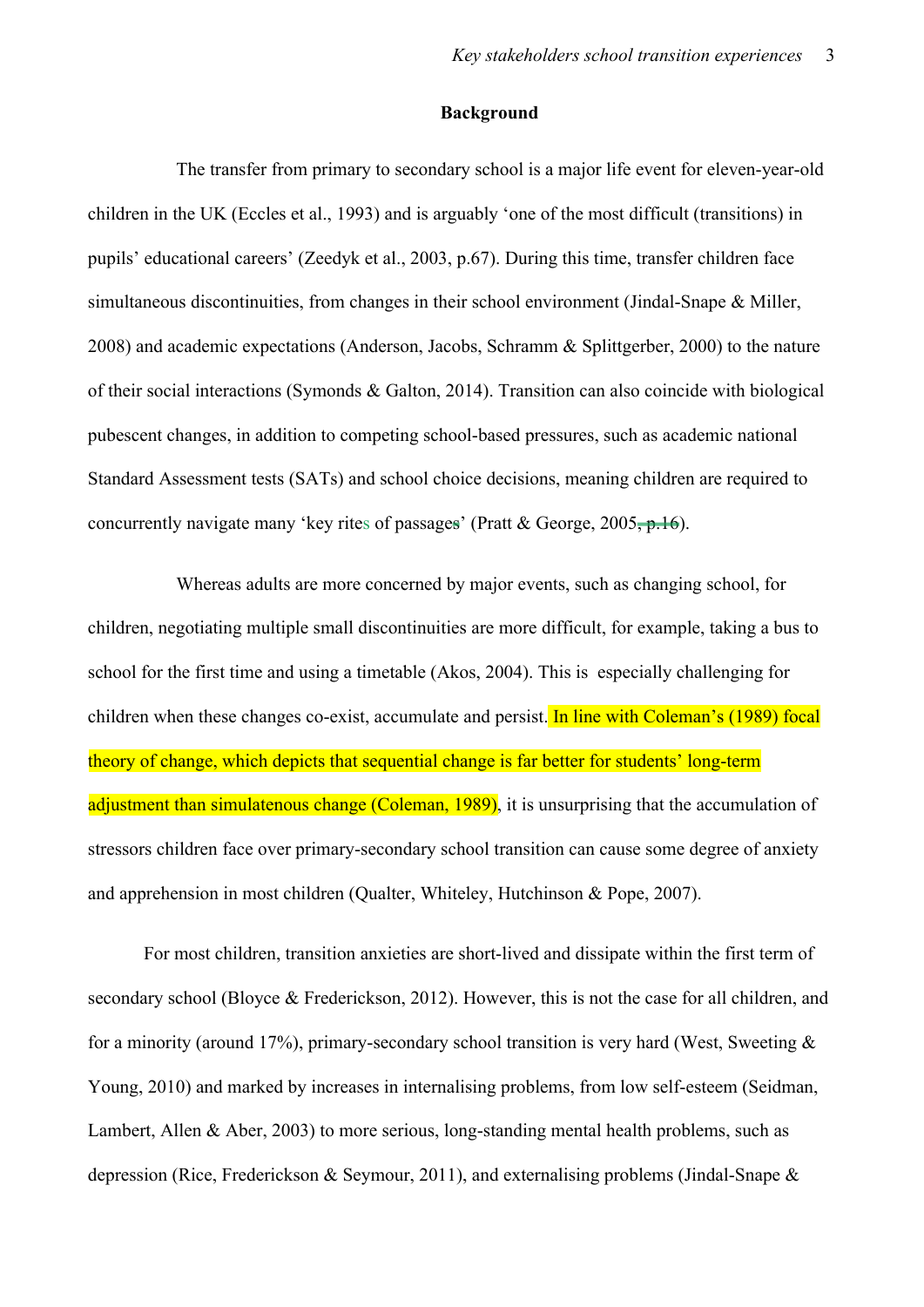Miller, 2008). The reasons why some children find the transition so challenging are not well understood. Year seven children are exposed to very similar, environmental, social and academic stressors during transition, which explain little variation in transition experiences (West et al., 2010), and mental health functioning (Vaz, Parsons, Falkmer, Passmore & Falkmer., 2014). Thus, identifying factors beyond the school environment, which can protectively buffer children against transitional maladjustment, is of paramount concern (Stadler, Feifel, Rohrmann, Vermeiren & Poustka, 2010).

Research has shown that parents, teachers and peers can provide the most salient sources of support over adolescence, especially during times of change (Eccles & Harold, 1993) and vulnerability (Stadler et al, 2010). The same can be said over primary-secondary school transition where children who report good relationships with parents and teachers are shown to express fewer internalising and externalising adjustment difficulties (Bailey & Baines, 2012; Hanewald, 2013). However, adolescence is also a period of time when social support networks are challenged and restructured, especially if support figures interfere or challenge the adolescent's desire for autonomy (Helsen, Vollebergh & Meeus, 2000).

Therefore, understanding the roles of parents, teachers and peers can be complex, especially over primary-secondary school transition, which, coinciding with puberty and early adolescence, is marked by additional rapid change, particularly in perceptions and the utilisation of social support (Bru, Stornes, Munthe & Thuen, 2010). Research has shown support figures to have reinforcing, compensatory and additive influences on each other during this period of time, which is shaped by environmental factors at school and home (Vaz et al., 2014) and past experiences of eliciting support (Helsen et al., 2000).

It is also important to recognise that primary-secondary school transition can be a period of substantial change for support figures, as it is not only transfer children who adjust to new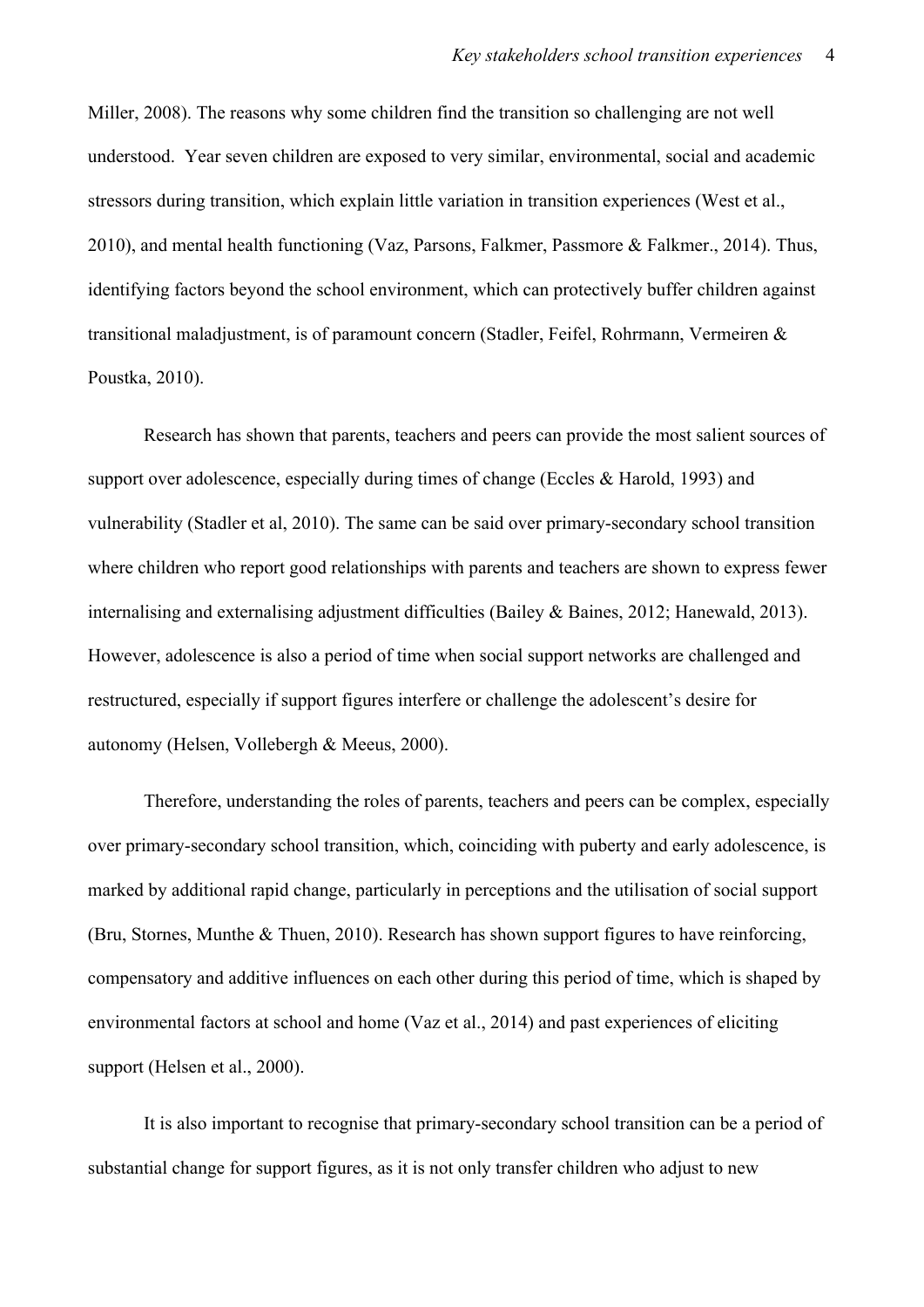identities, expectations, roles and interactions, but also that parents and teachers face similar challenges (Hanewald, 2013). Thus, changes in pre-existing support structures, is common during this time (Coffey, 2013).

#### **Rationale**

In sum, children who feel unprepared for school transition and do not feel supported, experience greater difficulties over primary-secondary school transition (Coffey, 2013). However, what is less clear is how children can be effectively supported by parents, teachers and peers during this period (Bailey & Baines, 2012; Hanewald, 2013). In part, this uncertainty is due to methodological limitations, particularly the absence of investigations into students' emotional well-being over this period. In addition, most research been conducted has assessed various predictor and outcome factors believed to shape children's transitional adjustment, but we know less about how children, parents and teachers feel during the transition. This matters as social support can greatly enhance students experiences of transition. It is also argued that using qualitative methods, rather than the traditional quantitative approach could evoke honest and more in depth insight (especially given that adjustment can be subject to individual and environmental characteristics) (Adeyemo, 2005), that would otherwise remain latent if reliant solely on quantitative closed questionnaire items (Zeedyk et al., 2003).

Thus using focus group methodology the present research aims to explore how stakeholders (students, parents and teachers) feel the transition period could be improved, drawing on Bronfenbrenner's (1994) proximal (relationships) and distal (educational policies and practices) influences on adjustment (Bronfenbrenner, 1994), to answer the research question:

1. What are transitioning students', parents' and teachers' current experiences of secondary school transition and how do they feel it could be improved?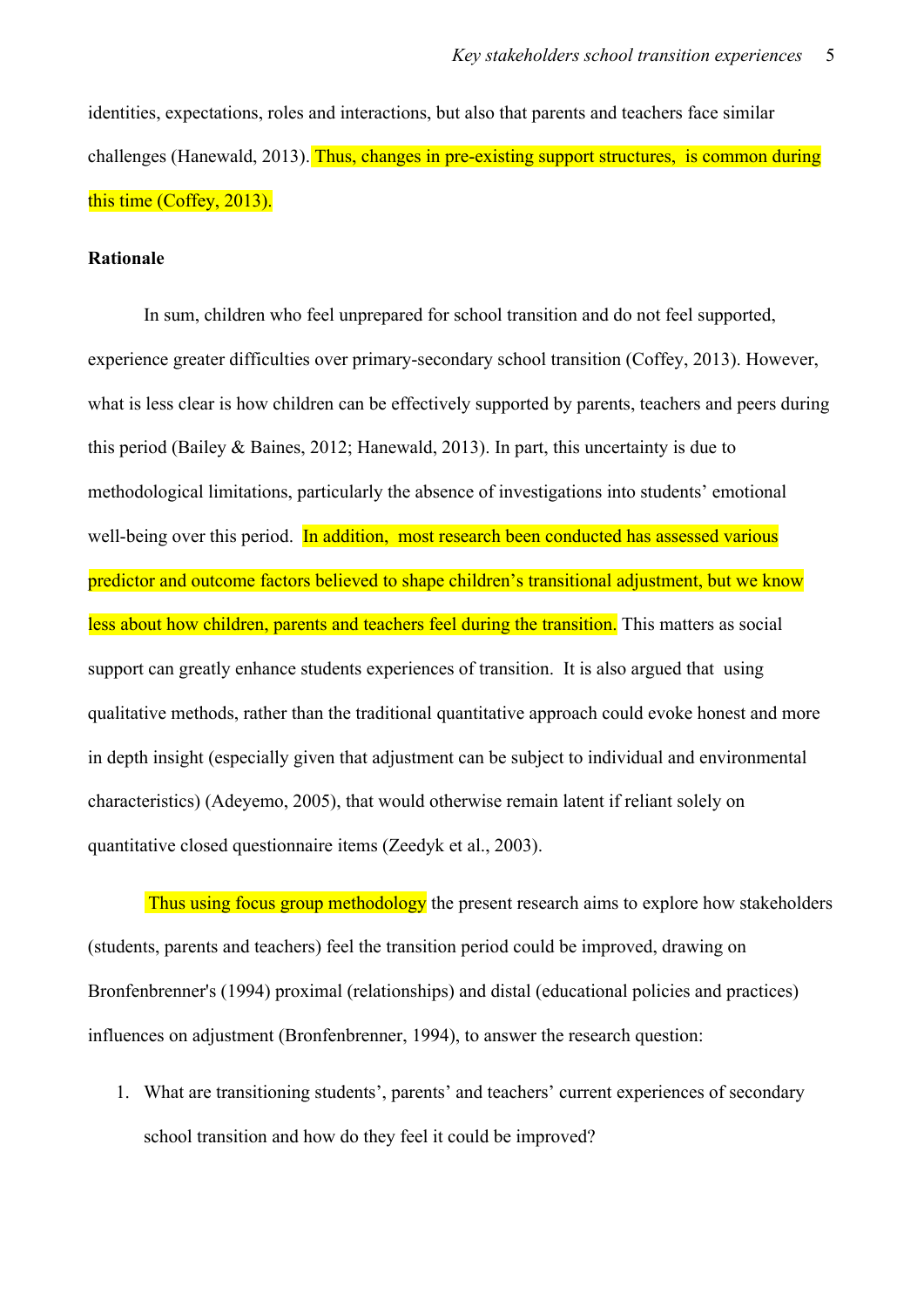#### **Method**

#### **Participants**

Forty-five year seven children (twenty-three females), aged eleven and twelve, from three UK Staffordshire secondary schools (with divergent demographic, socio-economic and performance statistics) participated in seven student focus groups.

Eight year seven parents (seven females), eight year seven teachers (six females) and eight year six teachers (six females) from five Staffordshire secondary schools and five primary feeder schools participated in three online asynchronous focus groups.

#### **Materials**

Focus group semi-structured questions were developed to guide both face-to-face and asynchronous discussions. Prompts and follow up questions (mainly 'can you tell me more about that') were used where necessary.

#### **Procedure**

#### **Student face-to-face focus groups**

Following ethical approval and Head Teacher consent, a recruitment presentation was delivered to all Year 7 students, and opt-in parental consent obtained a week prior to data collection. Randomly selected students were then organised into three groups of eight in one school and four groups of five or six students in the other two schools by class teachers, to control for individual differences such as personality characteristics and friendships groups, that may influence maximum output from discussions (Heary & Hennessy, 2002). Prior to data collection students were briefed, asked to adhere to key ground rules and informed assent from each participant was obtained. Once the allotted time ended (1 hour) participants were thanked, debriefed, offered the opportunity to ask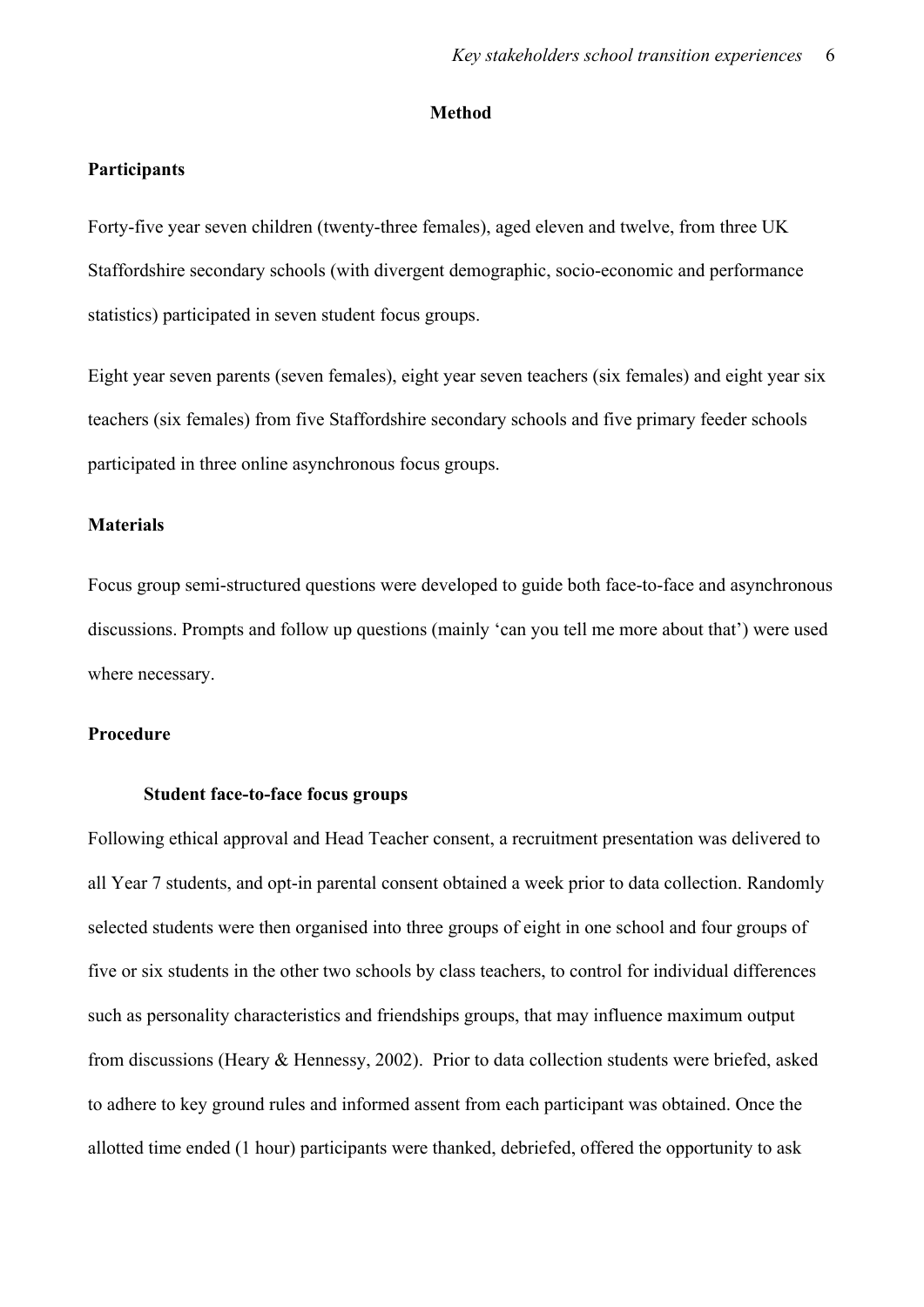questions, pointed to sources of support, and informed that they had a one week time frame to withdraw their own data.

#### **Parent and Teacher online focus groups**

Recruitment information letters were distributed to year seven parents, year six and seven teachers. Self-selected participants who indicated interest were then emailed an information sheet containing details regarding how to access the online focus group and when. On the first day of data collection, all participants were emailed a survey link and presented with further information and a consent form to electronically sign. Until consent was elicited participants were unable to access the focus group website and questions (which were online for one week). Due to anonymity participants were made aware that they could not withdraw their data once participation had begun. Following the data collection week, participants were presented with an online debrief, pointed to sources of support, and an email address to ask further questions.

#### **Data Analysis**

Audio-recordings were transcribed using verbatim transcription and analysed using inductive thematic analysis, adhering to Braun and Clarke's (2006) stages (Braun & Clarke, 2006). Following on from data immersion of each transcript, semantic similarities and differences were compared across each group of transcripts (i.e. student or teacher) to generate codes, which identified features of the data that were considered pertinent to the research question and that stakeholder. Codes were then analysed and combined at a broader level, using thematic mapping. Themes were refined through discussion between first, second and third author.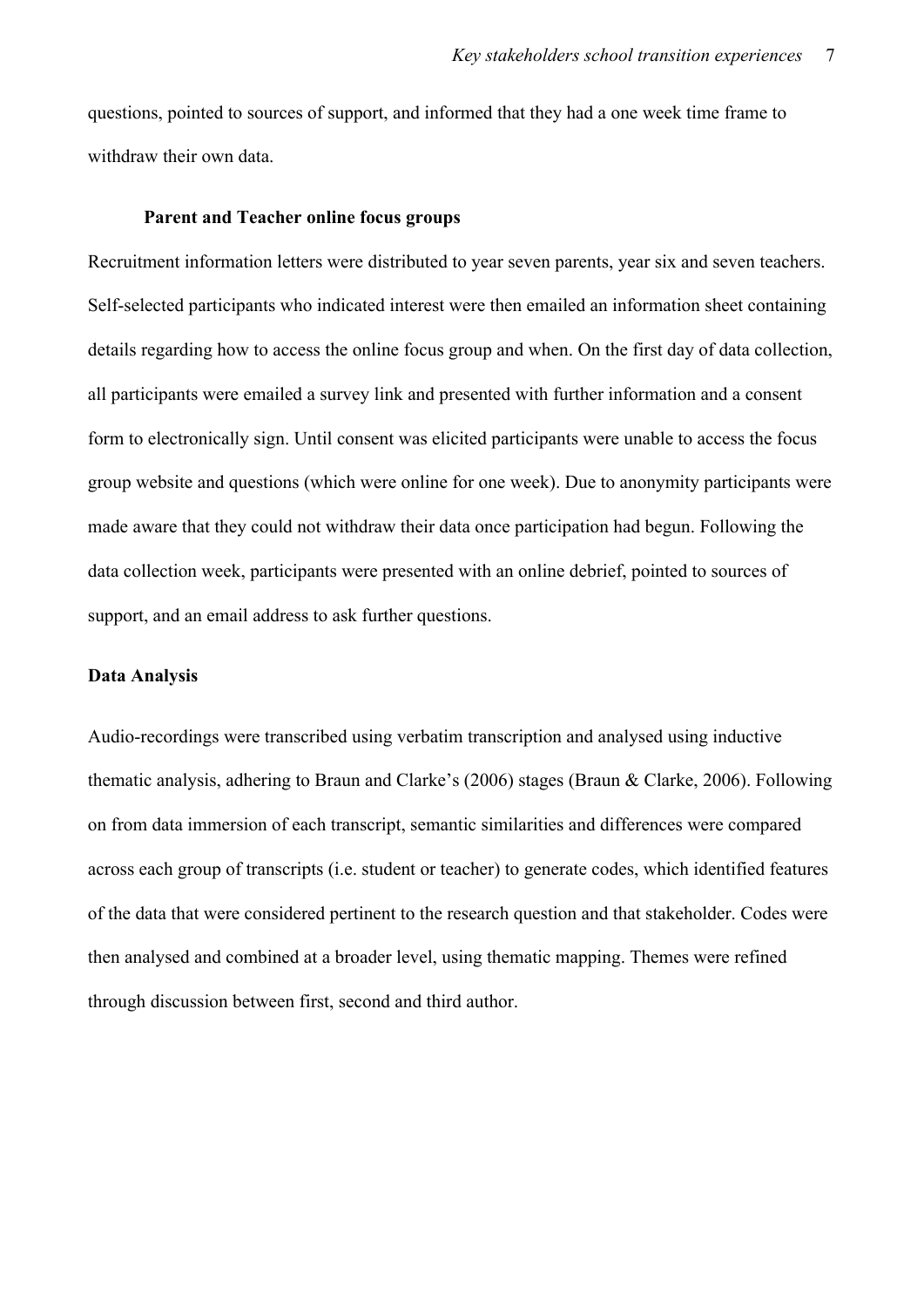#### **Results**

Three main themes: *Managing Emotions, Managing Relationships,* and *Managing Expectations* were identified across the ten focus groups. As shown in *Figure 1* each theme has a number of sub-themes which are explored separately below using illustrative quotes from participants.

#### **1. Recognition of emotions**

#### **Awareness of conflicting emotions**

Although acknowledgement was made of primary-secondary school transition being a 'right of passage' (Parent focus group), in the lead up to and during the transfer period almost all students and parents expressed experiencing conflicting emotions and strong feelings of loss. Stakeholders could recognise these emotions, and strategies employed to manage them (i.e. repression) in themselves and others.

#### *Students*

Prior to secondary school transfer, students faced mixed, conflicting emotions, such as nervousness and excitement: *'at the start of the holidays I felt dead sad because none of my friends from my primary came here and then throughout the holidays got really excited and then the last bit I got really nervous'* (Student focus group D). Other key emotional conflicts were: feelings of loss vs. progression: *'Um, that like you had, like you were leaving part of like your family behind, and you were leaving part of like yourself behind but like when you come into High school like then you get a new bit of yourself more grown up'* (Student focus group H) and excitement vs. nervousness: *'Erm it's a bit of excitement and a bit of stress and err anxiousness'* (Student focus G).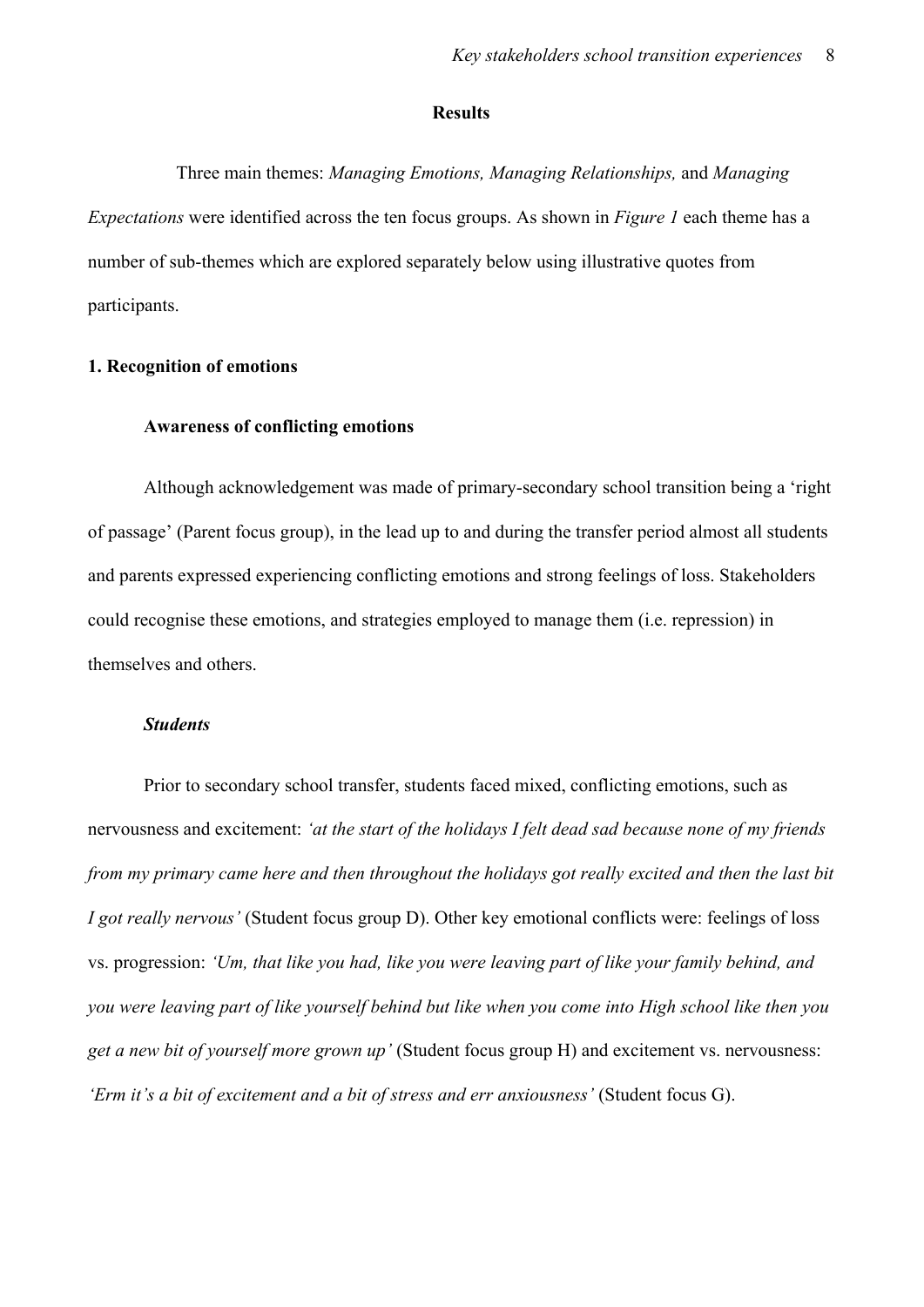#### *Parents*

Parents appeared to recognise their child's conflicting emotions: *'I ensured the conversations were positive and acknowledged his nerves/worries'* (Parent focus group), and the trajectory in which these feelings manifest: she felt a *'Mixture of emotions, one day really excited and the next day nervous, then that turned to fear so reassurance stepped in, then back to excitement'* (Parent focus group). Verbal reassurance was deemed best to support students manage these conflicting emotions.

Parents were also negotiang their own emotional conflicts of feelings of personal loss: *'they are no longer in the primary school bubble'* (Parent focus group) and letting go: *'I definitely agree that it is a process of letting go'* (Parent focus group). The process of letting go was shown to get easier with time and shaped parenting behviours: *'I have had to learn to ask questions in a different way so they don't think I'm over protective'* (Parent focus group).

#### **Feelings of loss**

The motif of loss was shown to be dominant and reoccurring across all focus groups, and central to parents' and students' experiences of primary-secondary school transition, the end of year six frequently depicted as *'definitely more leaving than starting'* (Student focus group). Thus loss merits its own sub-theme.

#### **S***tudents*

For students leaving primary school was portrayed as a personal loss: 'like you were leaving part of like your family behind, and you were leaving part of like yourself behind' (Student focus group H). Losing support, especially from primary school friendships was a significant concern: 'like some friends you've been through like since Primary so you don't want to lose them and they're been through with you since Nursery, all the way here, so you don't really want to lose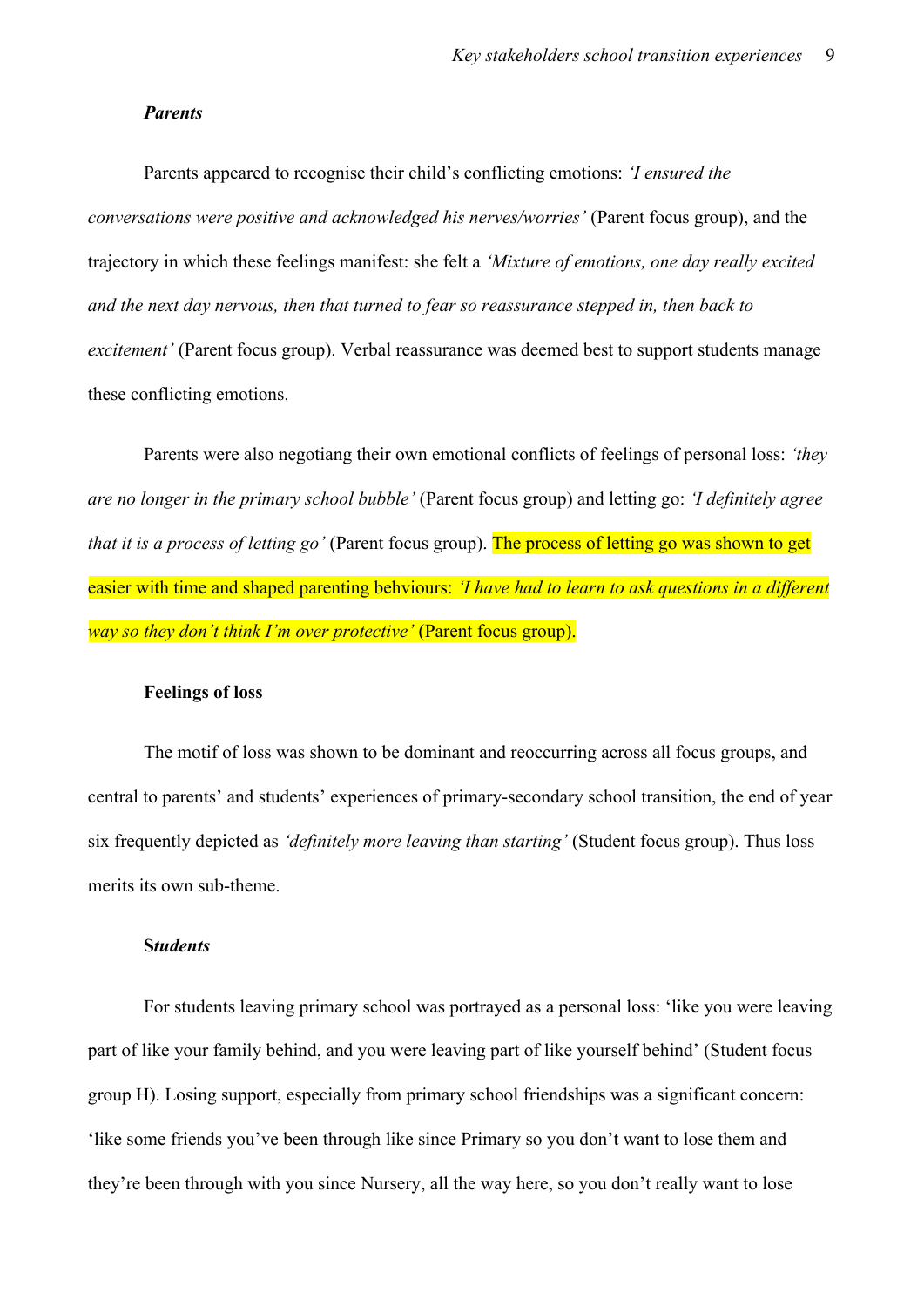them' (Student focus group I), although students felt that this loss could not always be understood by adults: 'they didn't understand as much erm because like when they were younger it is different and now you just really need friends to do well' (Student focus group H).

#### *Parents*

Parents not only acknowledged their child's loss: 'I think as soon as they start year six they are thinking about leaving' (Parent focus group), but also experienced feelings of personal loss that their child was growing up, which was reported more subtly through anecdotes: 'the apron strings slowly get longer' (Parent focus group), or masked as frustration: 'this year the primary school even made the decision to drop the year 6 leavers assembly which was very upsetting as it is important for children and parents to be reminded how far we've all come' (Parent focus group).

Feelings of personal loss were enunciated the more parents viewed transfer students as childlike: 'he also seemed much younger than he seemed before because he is still my baby and he had to step into big boy shoes' (Parent focus group) and unprepared for the transition: 'He needed to be dependent for longer simply because he had freedom and wasn't mature enough to use it responsibly' (Parent focus group).

#### **Repression**

#### *Students*

For students, repressing feelings of apprehension and anxiety towards primary-secondary school transition was used as a method to protect the self: 'I made myself forget so I wasn't worried' (Student focus group G), and mask feelings of vulnerability around peers, 'I think like if it is mainly a personal thing that I should deal with it, I wouldn't open up to any teachers or anybody at school' (Student focus group E). However, this strategy was also shown to be maladaptive and led to perceptions of being alone in feeling anxious about the transition: 'I think if we had someone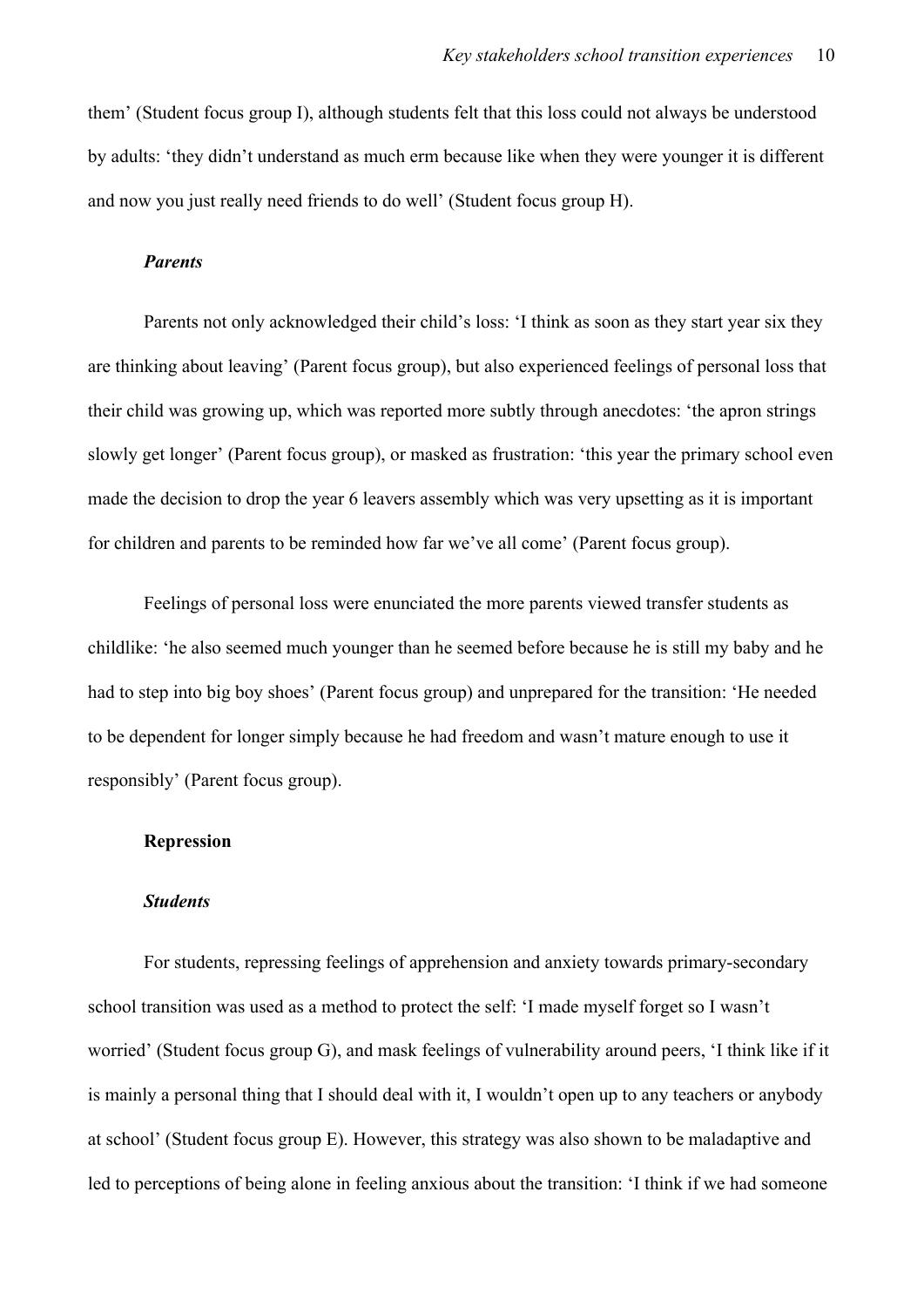to talk to about how we felt about secondary school then it would have been a bit better' (Student focus group F). The lack of and delaying of emotional support provision within the school environment was shown to reinforce these feelings and students emphasised the need for more open discussion: 'I think that if we had someone to talk to about how we felt about secondary school then it would have been a bit better' (Student focus group F).

Students were also shown to be aware of adults' feelings of loss. Whereas, primary school teachers' feelings of loss were more explicit, parent anxieties were perceived to manifest subtly through changes in their behaviour towards them: 'your parents are like really worried and always asking loads of questions so it is better if your parents relax because then you can relax' (Student focus group G). Common advice resolved around wishing adults would *suppress* their emotions, to prevent children feeling worried: 'not stress like the children out to make them worried about what's going to happen to them at school' (Student focus group E).

#### *Parents*

Parents recognised and helped students' manage repressed feelings of transition apprehension and felt teachers could help more with this: 'I think more talking about feelings about leaving in class could be done. We spoke a lot at home, but this could have been reinforced' (Parent focus group). Nonetheless, parents were also aware that they are repressing emotions, as there is a shared understanding that endorsing feelings of negativity and apprehension towards the transition in front of transfer students has harmful outcomes. This was picked up on by teachers: 'the hardest situations I have found is where a parent is visibly nervous and agitated about the transition in front of their child, causing their nerves to be passed on' (Year seven teacher focus group) and transfer students: 'I don't think parents should stress that much, that gives kids more work' (Student focus group G). As a result parents felt that they too could benefit from transition support: 'It would be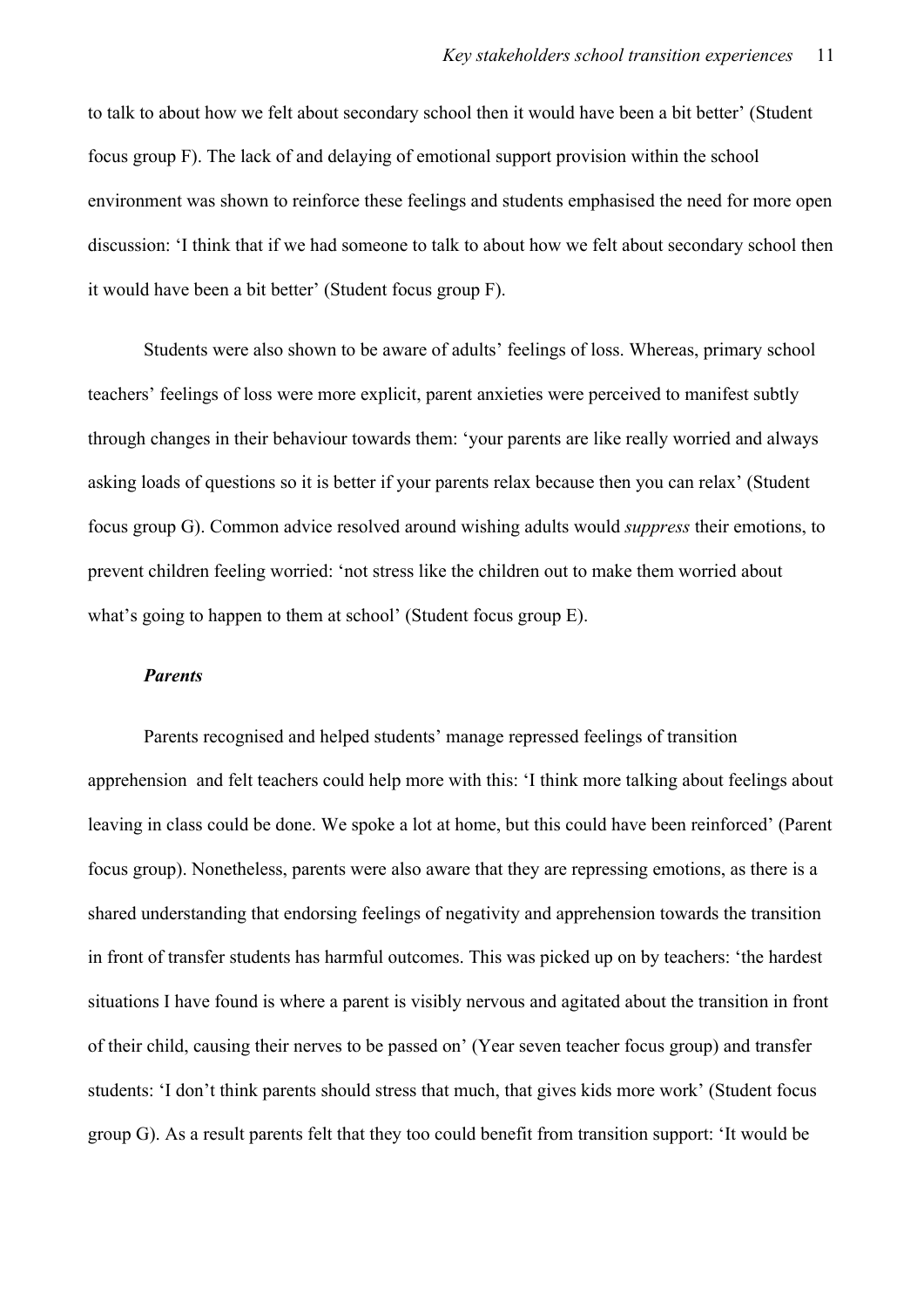great to talk to someone on a 1:1 basis, then if we have concerns we can air them' (Parent focus group).

#### *Teachers*

Primary school teachers felt that the summer term following SATs, is the optimal time to provide emotional centred transition support: 'I think transition is best placed after SATs as they can focus on their next steps once SATs are complete' (Year six teacher focus group). Provision prior to this was believed to create feelings of unsettlement and anxiety towards the transfer: 'I don't think emphasis should be placed on the transfer too early, this may just stretch out the inevitable pre-transfer stress. While obviously it is a big deal for children to move school, we should avoid making a big issue of it' (Year six teacher focus group)

However, primary school teachers also recognised the disadvantages of this strategy, as this delayed provision subtly encourages students to suppress feelings towards secondary school transition until a more convenient time, and can cause greater problems in the summer term, where 'tensions that have been hidden tend to come to surface' (Year six teacher focus group). Secondary school teachers also favoured early onset secondary school support provision: 'the earlier the transition, or 'drip feeding', the students get of their future transition to take place, the more familiar and less painful it will be for them to transfer' (Year seven teacher focus group).

#### **Management of emotions**

#### *Students*

Some students felt that extra support from teachers at school would have been beneficial over school transition to help them manage their emotions, as opposed to repressing them, as discussed above. However, not all children felt this way and many believed adjustment was instead shaped by students' emotional self-management: 'I don't think it is about preparing them, I think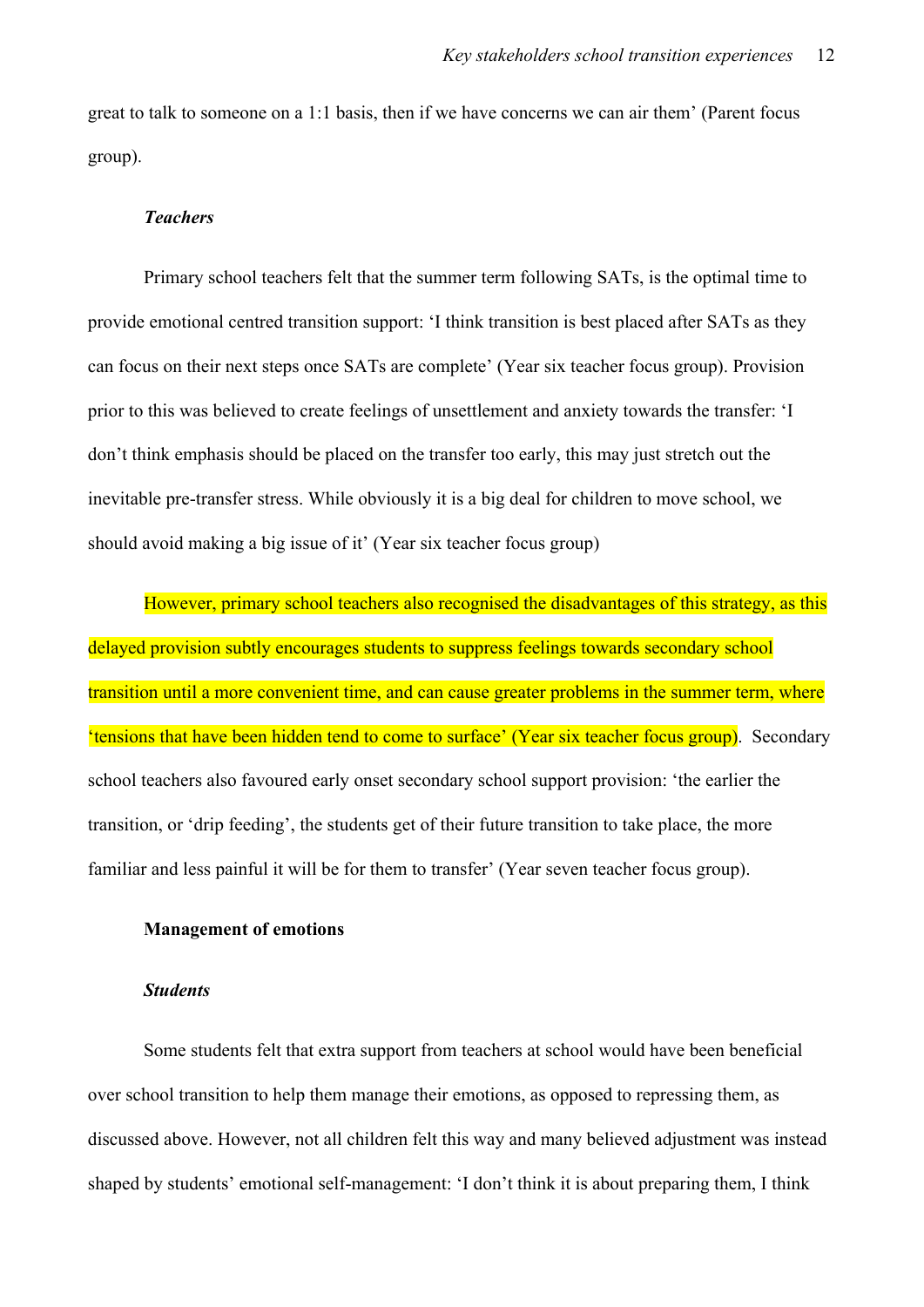it's about the child's attitude to what they're doing' (Student focus group I), and confidence: 'I didn't think I would fit in so over the holidays I was trying to get more confident' (Student focus group F).

#### *Teachers*

In the summer term leading up to transition, primary school teachers reported managing students' internalising: 'some of the children get a little anxious towards the end of the summer term' (Year six teacher focus group) and externalising behaviours: 'some children push the boundaries in terms of behaviour expectations' (Year six teacher focus group). These behaviours were motivated by students' readiness to move on and adults' receptiveness (or not) in managing this behaviour sensitively: 'Those children who are generally less secure or motivated anyway, tend to appear more unsettled and find the less structured nature of the end of the year difficult to deal with' (Year six teacher focus group).

Once at secondary school, teachers emphasised the importance of fostering collaborative parent-teacher relationships: 'parents are much more likely to respond and come to parents evening and support the school and get involved with their child's education, and extracurricular, if they know it means a lot to teachers, as well as their child' (Year seven teacher focus group) to support parents' and manage their apprehensions.

#### **2. Managing relationships**

Although, acknowledgment was made of the importance of support over primary-secondary transition: 'it can make High school very worrying and very depressing if no one's there to actually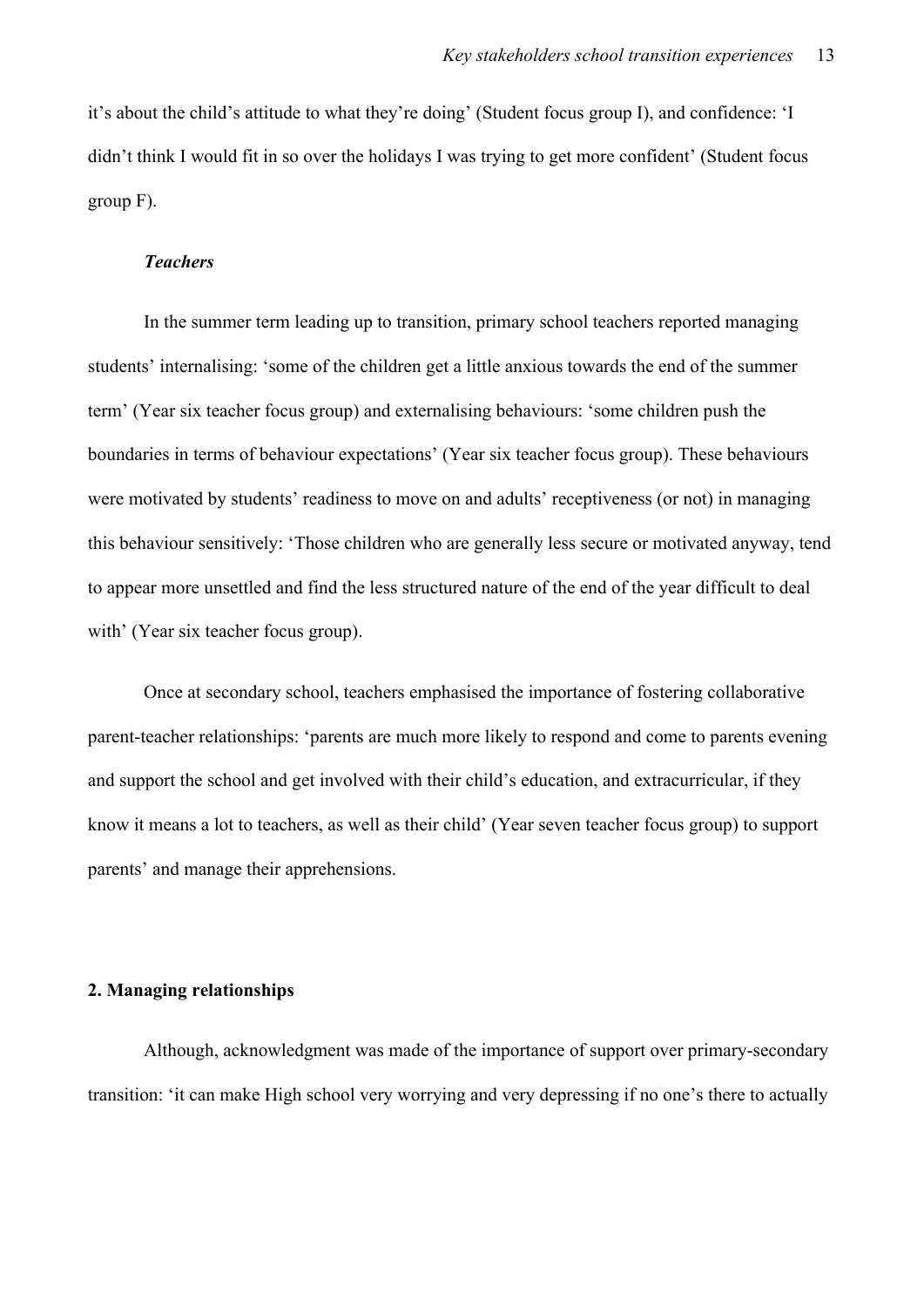help you' (Student focus group), relationships are also in a state of disjunction during this period, which is shaped by stakeholders' ability to reconfigure support networks.

#### **Friendships**

#### *Student*

For students, peers are their most dominant source of support over primary-secondary school transition: 'you need friends, friends are like your brothers and sisters, you have to keep them with you' (Student focus group E). Peer affiliation was motivated by: fears of being lonely: 'I need to make friends because I won't have anyone to be with' (Student focus group E), environmental concerns: 'I just made friends and they just made me more comfortable around school life and everything, so it was easier' (Student focus group I), need for support: 'we all know what each other's going through' (...) 'so if you talk about it together then you can be a lot more confident' (Student focus group E) and perceived as confidence serving: 'I don't really like change that much so like if you're with your friends it's a lot more reassuring' (Student focus group E).

Prior to the transfer period, restructuring year six primary school friendships was a dominant strategy in anticipation for the transition: 'I tried to get closer to some friends that I wasn't really with in primary and tried to like stay with them because they were coming the same school' (Student focus group J). However, on reflection students felt that primary schools could help better prepare children for the social challenges they would encounter at secondary school: 'they didn't prepare you about everything so about you know bullying about you know like different types of situations and going into places where you might not know people so they should prepare you' (Student Focus Group D), and instead felt that their social concerns were misunderstood by adults: them: 'I think that parents should listen to us and like because I was like I need to make friends because I won't have anyone and to be with when I am here and they didn't really understand and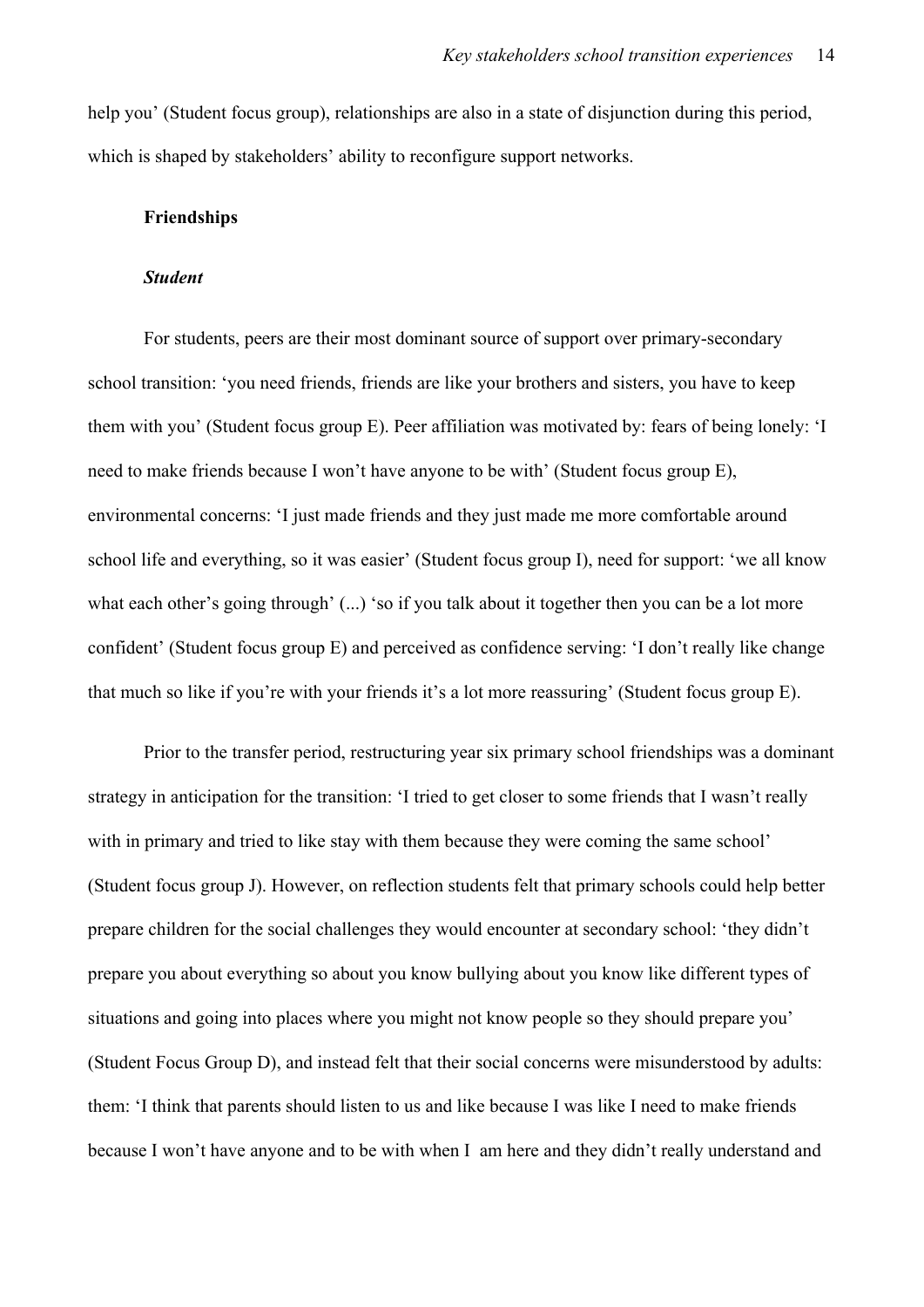were like you don't need friends you just need to do well and then we will be proud of you' (Student focus group).

#### **Reconfiguration**

#### *Student*

Year seven students' adjustment is shown to be heavily shaped by their ability to manage and reconfigure supportive relationships with parents and teachers. This is shown to be easier the more mature students are: 'I think I've opened up a bit more. Because I was, I wasn't that talkative in Primary, I was quite closed up. Now it's just easier because I've got more teachers' (Student focus group D), and was also easier when teachers were seen as approachable and available. However, some key barriers to this reconfiguration were identified , such as the school size: 'here it is so big so some of the teachers don't have time like not in a horrible way but because they are so busy with other classes' (Student focus group F). As a result primary school teachers were perceived to be easier to talk to: 'I think it is easier to tell someone your worries at primary school than at secondary school' (Student focus group F).

Strains in student-parent relationships, particularly in relation to parents' need for communication, were also discussed: 'I felt more comfortable talking to my parents in primary like now they want to know every detail that you've done' (Student focus group F), and eliciting support from relatable others, such as older siblings, favoured: 'I think it is a lot easier to talk about things with my sister because she is in year ten and knows a lot of things about the school and I think that is more helpful than talking to my parents sometimes because they don't really know the school' (Student focus group F). Students also reported reconfigurations in parents' management of school specific problems, which encouraged students to take greater responsibility for their actions once in year seven: 'in Primary school if something ever went on or if I had an argument with my friends,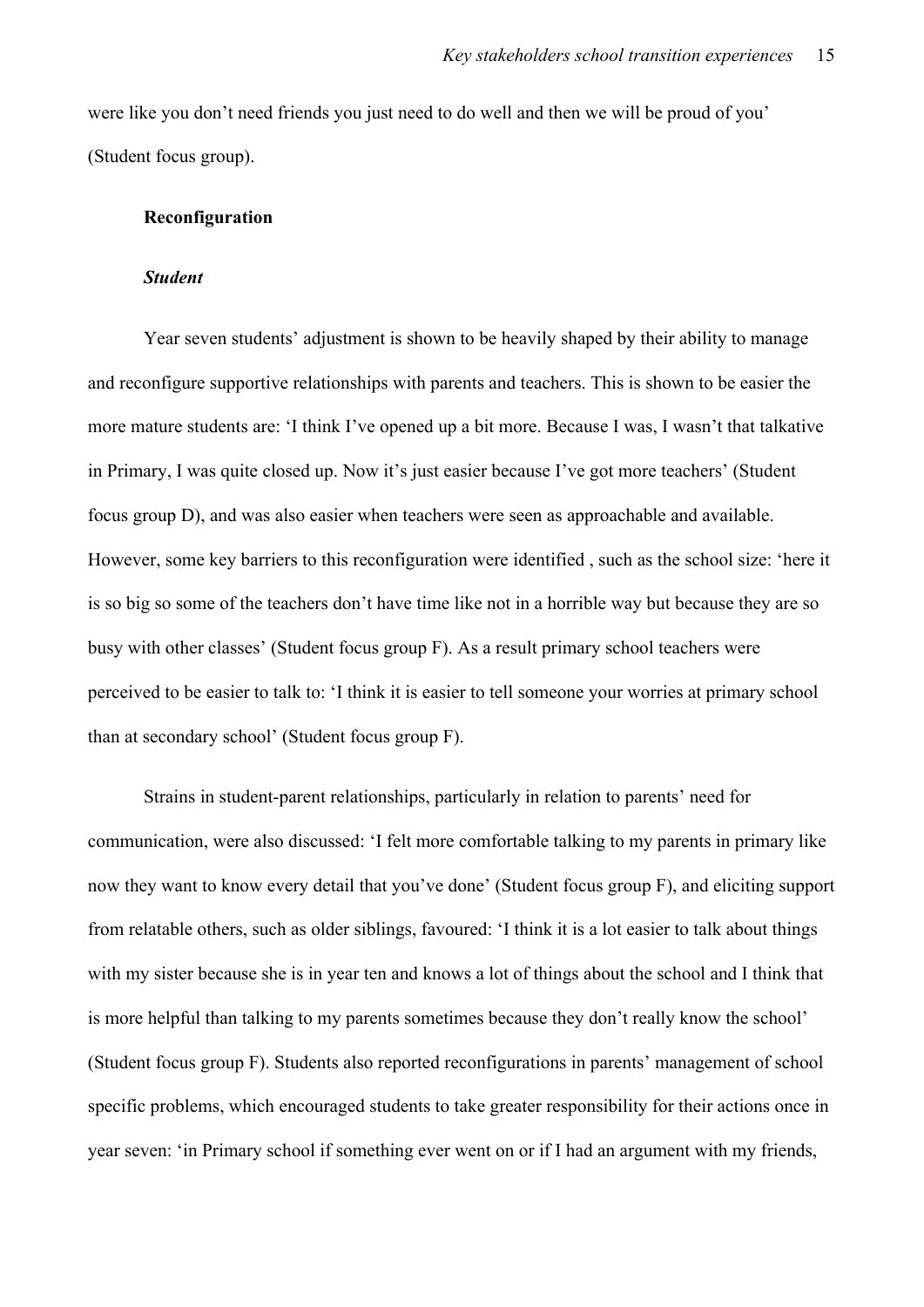they [parents] would kind of go and speak to the parents' (...) 'and when I was in High school and I had a fall out they would just tell me to get on with it' (Student focus group I).

#### *Parents*

Parents expressed changes in their parenting role to facilitate their child's growing independence: 'we changed the boundaries to accommodate them [their child] growing up' (Parent focus group), and prevent straining the child-parent relationship. Reconfiguring communication channels between themselves and the school, by transferring responsibility was also important: 'I have to accept that he is now responsible for letting me know of any important information from school' (Parent focus group). This was shaped by parents' preconceived perceptions of their child's readiness to make the transition: 'My son couldn't get out of primary quick enough and I was relieved to see him move schools. I was confident in his personality and knew he would be fine.' (Parent focus group).

#### **Relationship building**

#### *Teachers*

For secondary school teachers communication was vital to build relationships with parents and help them reconfigure their new role in supporting a year seven student: 'developing good relationships with parents at transition evenings so that a collaborative approach is used from the first day' (Year seven teacher focus group). This is a direct contrast to primary school teachers' approach to supporting parents over the transition period: 'I have heard very little from parents about the transition process. I would be more than happy to discuss their child but generally I have dealt with new teachers/heads of year about the children' (Year six teacher focus group).

To build relationships with year seven children, consistency: 'it is important for Y7 students to have a consistent form tutor who knows them well and who they trust to discuss their problems at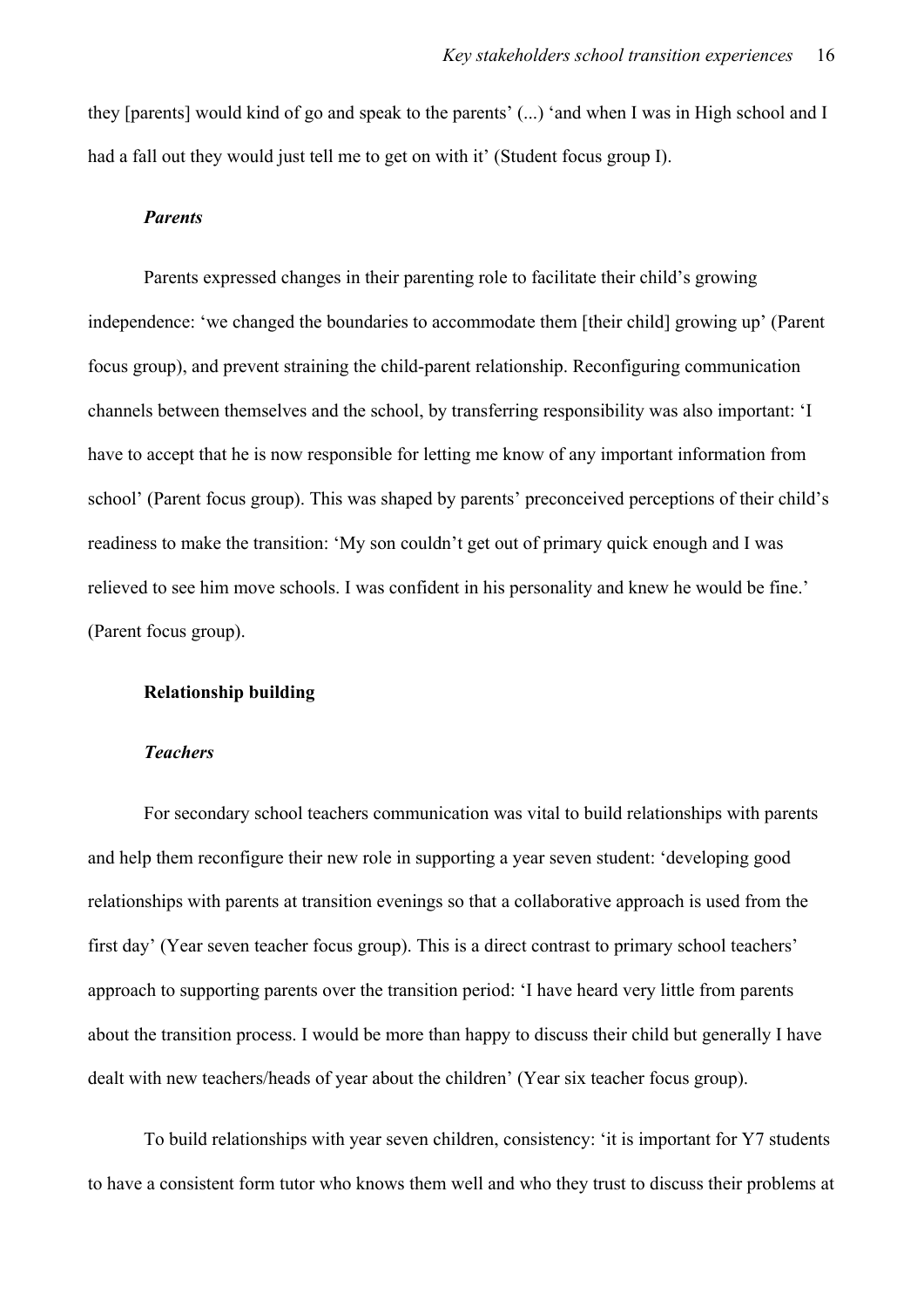both school and home' (Year seven teacher focus group) and adopting a nurturing supportive role: 'I tend to have a nurturing relationship with my students within the first term' (Year seven teacher focus group) was deemed paramount. However, as discussed in the student focus groups, barriers such as time and competing pressures can prevent this: 'Ideally we would be able to host more transition events but many staff still have full timetables and this cannot be realistically facilitated' (Year seven teacher focus group).

#### **3. Managing expectations**

Provisions employed to support children and parents can be far from cohesive across primary and secondary schools. This can shape stakeholders' experiences and how expectations are managed.

#### *Students*

For students, honest insight into the differing standards and the social, environmental changes they will encounter at secondary school is deemed best to manage expectations, so students don't feel falsely prepared: 'Like tell them what they're about to go into, like don't be like 'oh some people might be mean to you', like tell them like what you're going to go into like how you should deal with it' (Student focus group D). However, students also felt that transition exposure should be sensitive to their emotional well-being, and preparations should be gradual: 'If they make too much of a fuss about it then it does proper worry you, it's like, like a soldier preparing for war like, if they give them a whole entire suit of armour it's then they can think, what are we going against' (Student focus group H).

#### *Parents*

Parents reported managing their child's expectations: 'we just tried to talk at each opportunity, reassuring that it would be ok' (Parent focus group), in addition to their own, as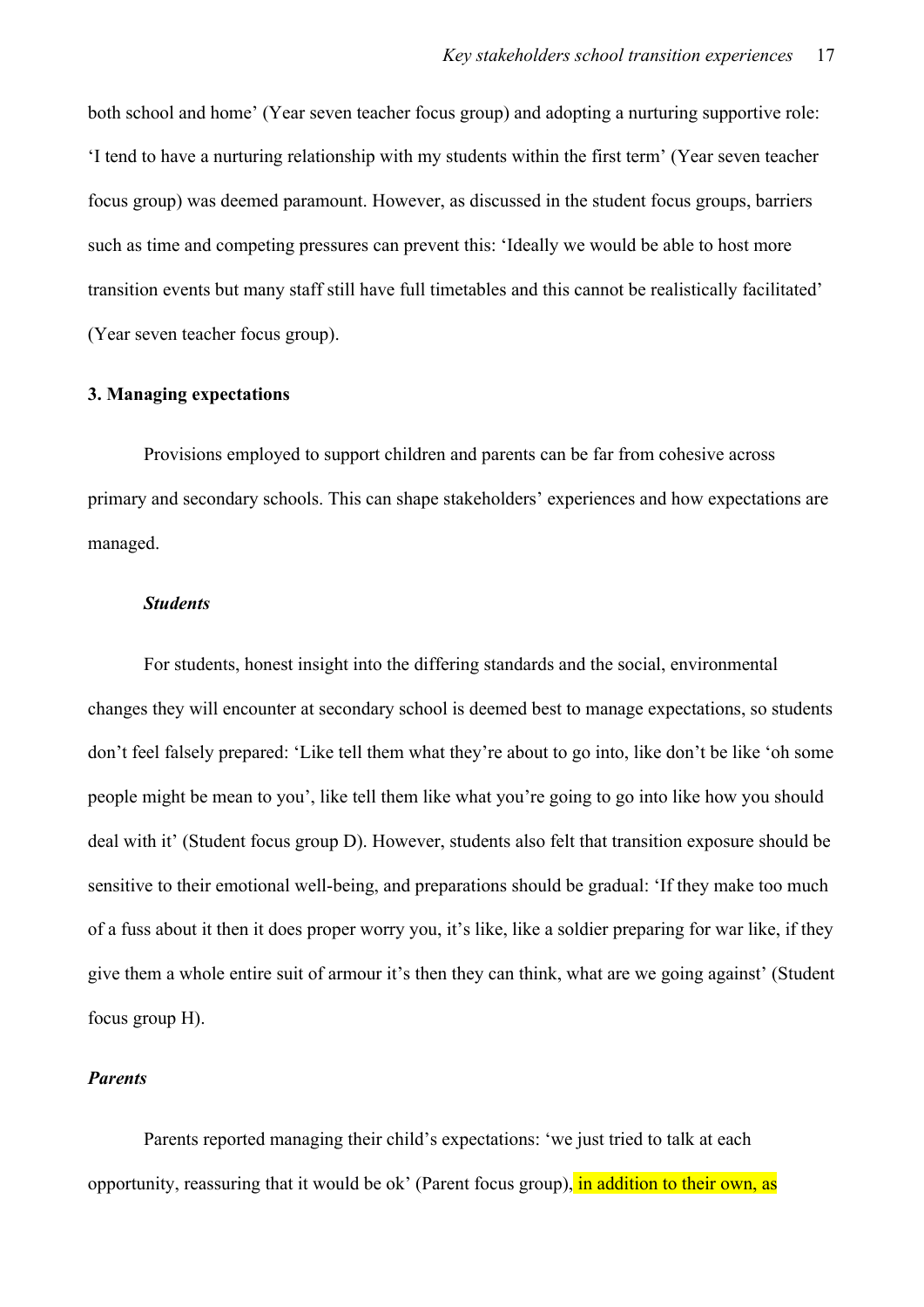parents did not want their child to pick up on any of their negativities (see *Repression*). Common advice to future transfer parents was to help children develop realistic expectations, especially as parents were unsure as to how well primary schools had done this: 'They were really excited about the move up from Year 6. I don't know whether they set their expectations too high and that's why they may have found it difficult to adapt' (Parent focus group).

Fears of the unknown, and not knowing what to expect was especially concerning for first-time transfer parents: 'I do not have older children but I think this would have made a difference as it made a difference when my youngest started primary school, knowing what to expect and how the system works etc.' (Parent focus group). To alleviate this, parents discussed the need for greater parent-teacher communication across schools (see *Reconfiguration*).

#### *Teachers*

Within primary schools, teachers discussed how they used subtle indirect preparation strategies to manage students' expectations: 'we do not explicitly prepare our children for the movement to Year 7' (Year six teacher focus group). This strategy may be due to prioritisation of SATs: 'there is room for primary schools to start transition work earlier but tests do get in the way' (Year seven teacher), and aiding classroom management, which can be more of a problem during the summer term: 'cockiness in some children or frustration at the rules and regulations within the primary school can be difficult to manage at times' (Year six teacher) .

For secondary school teachers, their practice was influenced by how expectations have been managed at primary school: 'Children that expect bigger changes and having to take on more responsibility settle in far quicker and primary school that give out homework and consequences usually send out pupils that get on board with this quickly and meet deadlines' (Year seven teacher focus group). How prepared students are, their mind-set and degree of personal preparation can also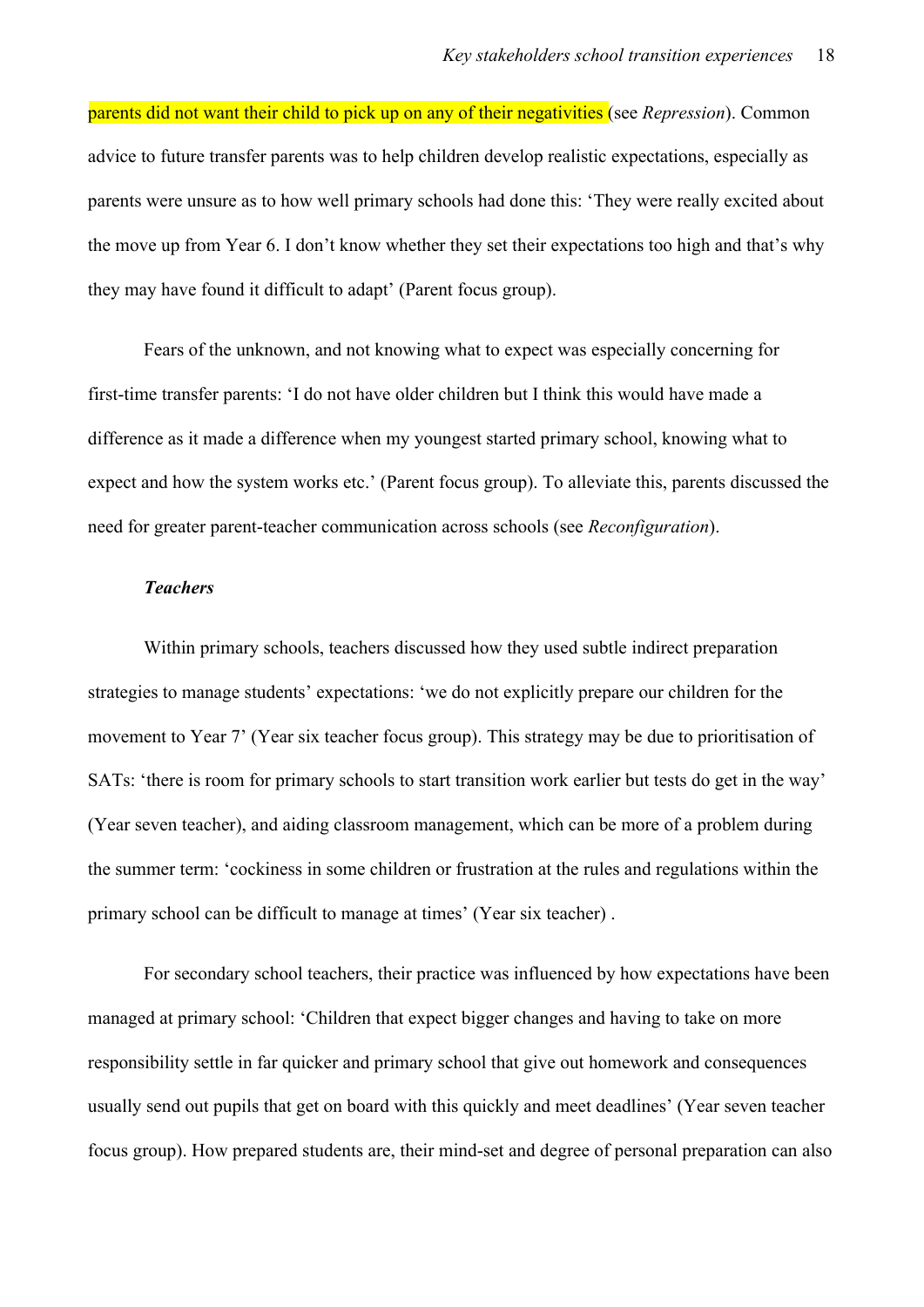heavily contribute to their ability to adapt: 'Children that can reason social problems but seek help from staff when they haven't been successful in rectifying a situation, rather than bottling up issues and telling parents who then call in on their behalf. These are excellent skills to possess as it allows issues to settle far quicker' (Year seven teacher focus group), which secondary school teachers felt primary schools could help more with.

#### **Discussion**

The aim of the present study was to investigate students', parents' and teachers' experiences of school transition and how they felt this period could be improved, using focus group methodology, a research method which has been underused in this field. As shown above, parents', students' and teachers' experiences of school transition are similar, in that all are shown to navigate an analogous process where they manage (either their own or others') emotions, relationships and expectations. Nonetheless, there are also key differences in students', parents' and teachers' experiences of the transition period. While some sub-themes are found across all stakeholders, others are specific to solely parents and students, such as *Loss* and *Conflicting emotions* (which are featured quite heavily, acknowledging the transition as a difficult period)*,* or stand alone, such as: *Friendships,* and only related to one specific stakeholder's experiences, in this case students.

Peer affiliation, was shown to be a domineering concern for students before, during and after the transfer period, shaping their appraisals, experiences and feelings of adjustment, which is similar to previous research (Pratt & George, 2005; Weller, 2007). However, this concern was perceived to be misunderstood by parents and teachers and students commonly suggested that schools could assist in transition by focussing on supporting children manage changes in their peer relationships. These findings are also in line with recent government initiatives, such as Social and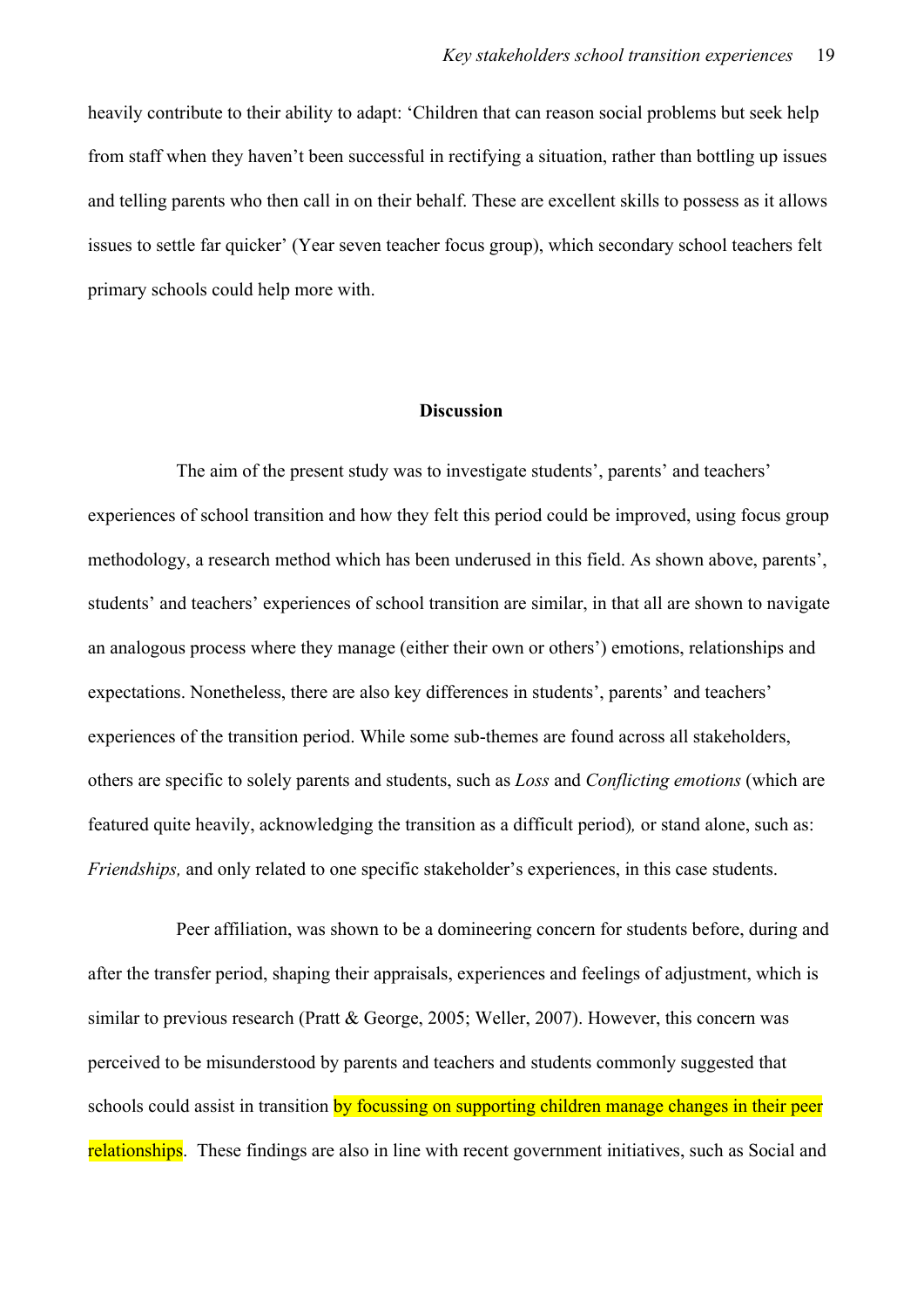Emotional Aspects of Learning (Wigelsworth, Humphrey, & Lendrum, 2012) and Targeted Mental Health in Schools initiatives (Wolpert, Humphrey, Belsky, & Deighton, 2013), which highlight the importance of facilitating and promoting students' social adjustment.

The above educational initiatives also emphasise the significance of collaborative support over the transition period between parents and teachers, but also primary and secondary school staff, to make the transition period easier for all stakeholders. However, as discussed in themes *Managing Relationships* and *Managing Expectations,* and in line with previous research (Tobell & O'Donnell, 2013), academic, social and environmental discontinuities across primary and secondary school systems, can represent barriers. This can prevent relationship formation between schools, parents and students, and shape these stakeholders' appraisals towards the transition period and inadvertently their practice (i.e. parents' and teachers' ability to uphold role as parent or teacher).

 Students seeking support from teachers was generally deemed easier at primary school, as teachers were perceived to be more open, approachable and available, which is in line with previous research (Bru et al., 2010). Nonetheless, these findings are concerning, as children who perceive adults as available, open to communication (Maltais, Duchesne, Ratelle & Feng, 2015) and more importantly involved in their school life, show superior adjustment (Duchesne & Ratelle, 2010). For parents, re-establishing supportive relationships with their child's secondary school teachers is a significant concern and a process (see *Reconfiguration*). These concerns are shaped by perceptions of their child's readiness for primary-secondary school transition and how communicative secondary schools are with parents, which is consistent with previous research (Zeedyk et al., 2003). Taken together, these findings provide greater leverage for Tobbell & O'Donnell's (2013) recommendation that on entry to secondary school, greater attention needs to be placed on social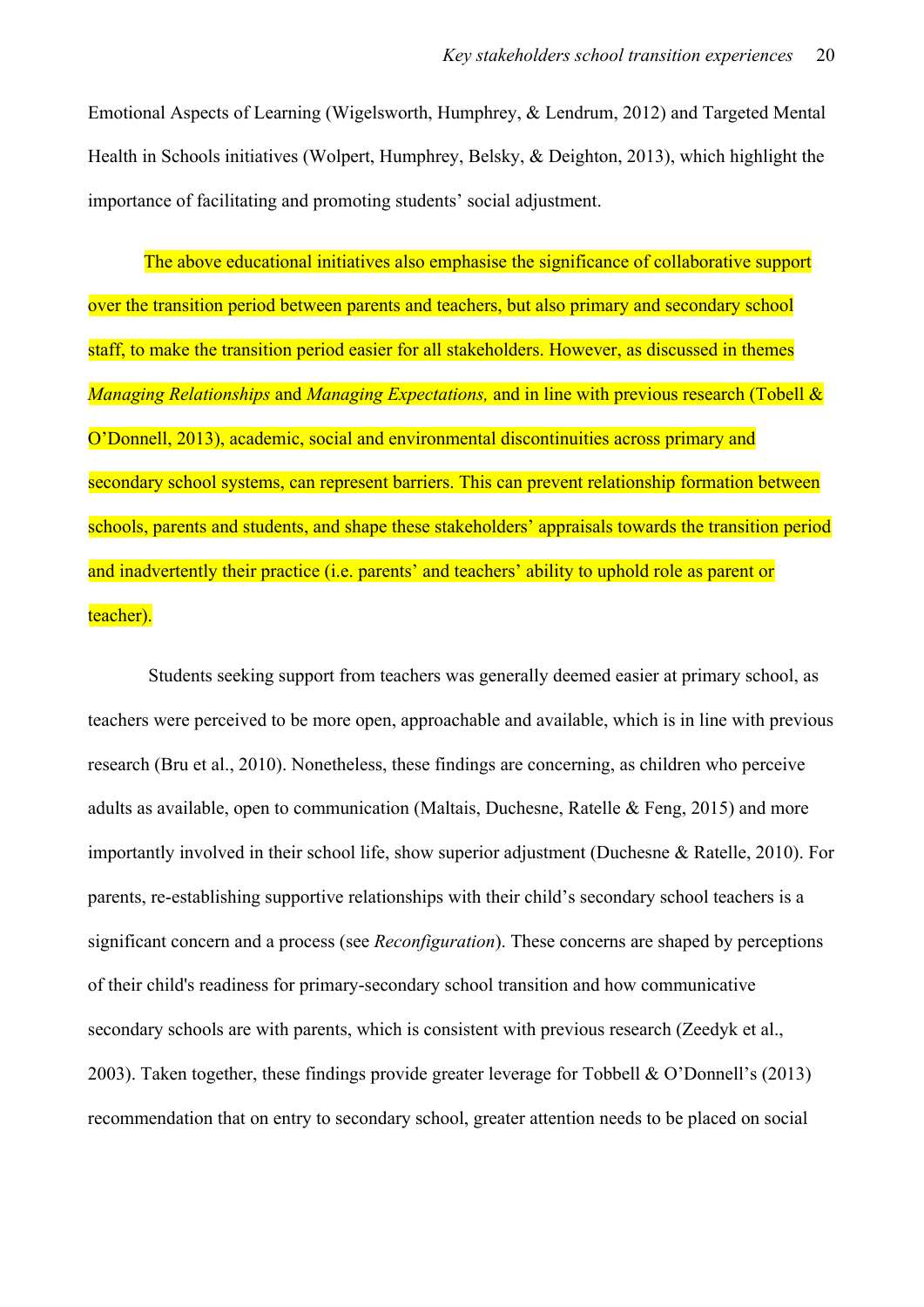provision, especially opportunities for relationship formation for transfer students, in addition to parents with staff at their child's secondary school (Tobbell & O'Donnell, 2013).

Furthermore, regardless of how hard parents and students try to repress and conceal pent-up anxieties, (see *Repression*)*,* this is rarely successful and can have maladaptive outcomes. Parents and students are aware of and influenced by each others' emotions, especially anxiety with letting go for parents (Zeedyk et al., 2003; Lucey & Reay, 2000). Parents and students also share common appraisals, such as loss. Thus, focussing efforts on each party individually may not be necessary for school transition experiences to be improved and instead encouraging parents and students to acknowledge and air concerns through open communication and discussion channels, may help support adults support students.

Moreover, this research suggests that repression behaviours can cause parents and students to feel alone and unsupported in feeling apprehensive during transition. In part, the delayed or absence of emotional centred transition provision within primary schools, due to prioritisation of National Assessment targets (McGee, Ward, Gibbons & Harlow, 2003) and behavioural concerns, was shown to shape these feelings and be discordant with transfer students' need to access support (Evangelou et al., 2008; McGee et al., 2003). These findings emphasise the need for year six teachers to integrate emotional centred transition support provision throughout the transfer year to address anxieties presented and prevent students repressing them (Zeedyk et al., 2003).

However, what has been missed empirically, yet shown in the present research, is the need for primary-secondary shcool transition provisions to establish a balance between exposure and consistency. In other words, transfer students need a degree of insight into what secondary school will be like and how to navigate differing standards, but this exposure should follow a clear continuum with a limit, as children also need consistency during this apprehensive period of time. For example, students emphasised the dangers of too much primary-secondary school transition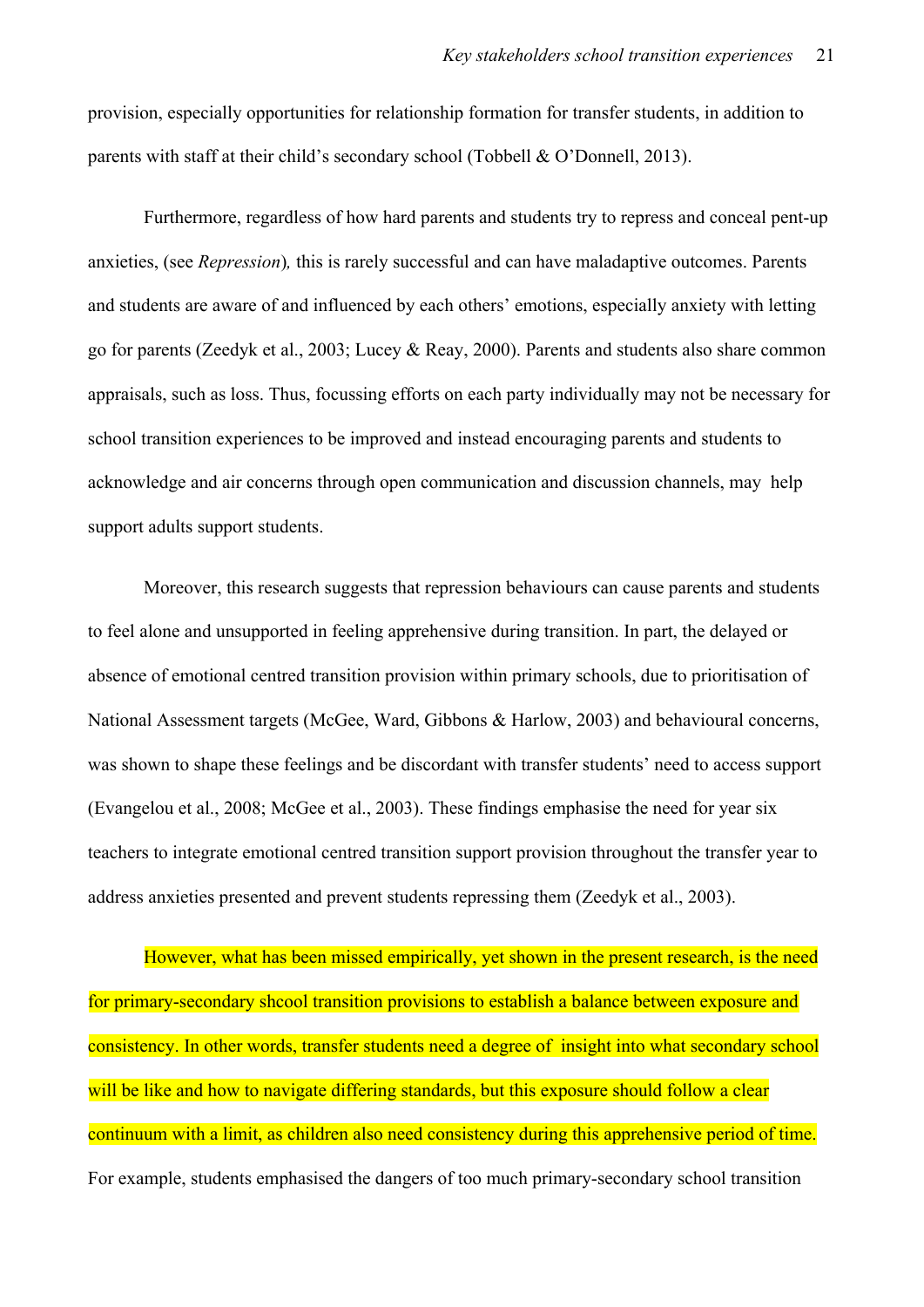provision, too soon, which can cause feelings of overwhelm and anxiety. These findings are in line with Hammond's (2016) research, that demonstrated the need for stakeholders to be mindful and not overly protective, cautious or anxious when discussing primary-secondary school transfer (Hammond, 2016). Gradual preparations were also deemed best, by both secondary school teachers and students, which has so far been unsupported empirically and practically.

However, the present research is not without its limitations. One such constraint is that participants were reporting retrospective transition experiences. Thus, post-transition experiences, forgetting and selective retrieval inherent in retrospections being constructed within present contexts, may have shaped pre-transfer recollections. However, given that the present research was conducted mid-way through year seven this is unlikely, especially given the anonymous and decontextualized nature of the online parent and teacher focus groups, which possibly aided the sharing of more personal feelings (Eccles & Harold, 1993). Furthermore, although caution was made to not over-represent their voices, it is worth noting that there were a greater proportion of students to parents and teachers participating in the research. Thus, there is an opportunity for further research with parents and teachers to strengthen confidence in the credibility and robustness of the present findings.

In sum, in order to improve primary-secondary school transition, acknowledgement that parents, students and teachers all have a stake in negotiation of this emotionally challenging period, is paramount. To do this, enhancing communication across schools, parents and students is imperative. Given the limited research in this area, the present study has made preliminary progress in doing this. However, further longitudinal and intervention research is needed to unravel the pathogenesis and progression of emotional experiences in order to best equip parents and teachers support students' over this critical period.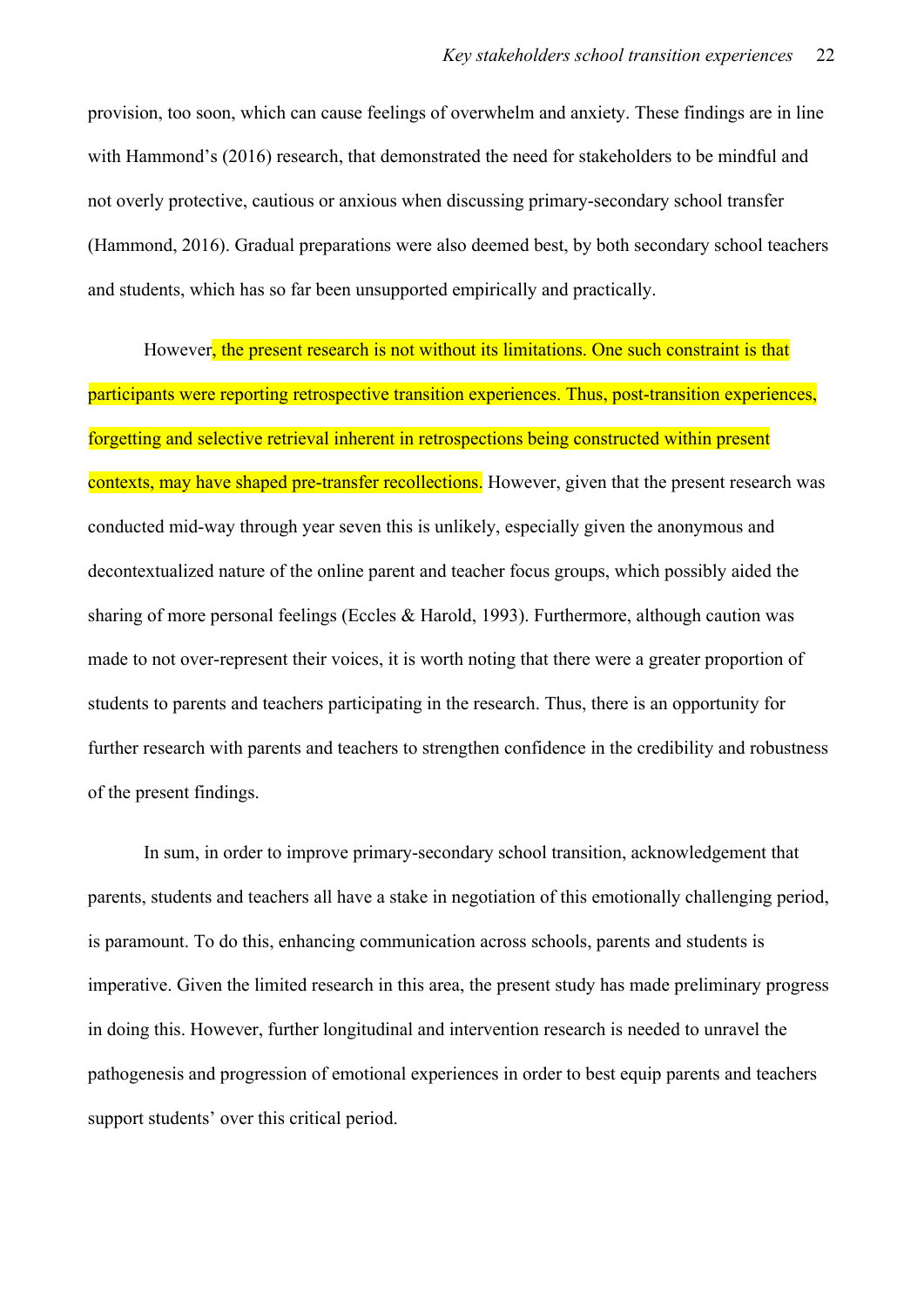Words:5821

#### **References**

Adeyemo, D. A. (2005). The buffering effect of emotional intelligence on the adjustment of secondary school students in transition. *Research in Educational Psychology, 6*(2), 79-90.

Akos, P., & Galassi, J. P. (2004). Middle and high school transitions as viewed by students, parents, and teachers. *Professional School Counseling*, *7*(4), 212-221.

Anderson, L. W., Jacobs, J., Schramm, S., & Splittgerber, F. (2000). School transitions: beginning of the end or a new beginning? *International Journal of Educational Research*, *33*(4), 325-339.

Bailey, S., & Baines, E. (2012). The impact of risk and resiliency factors on the adjustment of children after the transition from primary to secondary school. *Educational and Child Psychology*, *29*(1), 47.

Bloyce, J., & Frederickson, N. (2012). Intervening to improve the transfer to secondary school. *Educational Psychology in Practice*, *28*(1), 1-18.

Braun, V., & Clarke, V. (2006). Using thematic analysis in psychology. *Qualitative research in Psychology*, *3*(2), 77-101.

Bronfenbrenner, U. (1994). Ecological models of human development. *International encyclopedia of education*, *3*(2), 37-43.

Bru, E., Stornes, T., Munthe, E., & Thuen, E. (2010). Students' perceptions of teacher support across the transition from primary to secondary school. *Scandinavian Journal of Educational Research*, *54(6),* 519-533.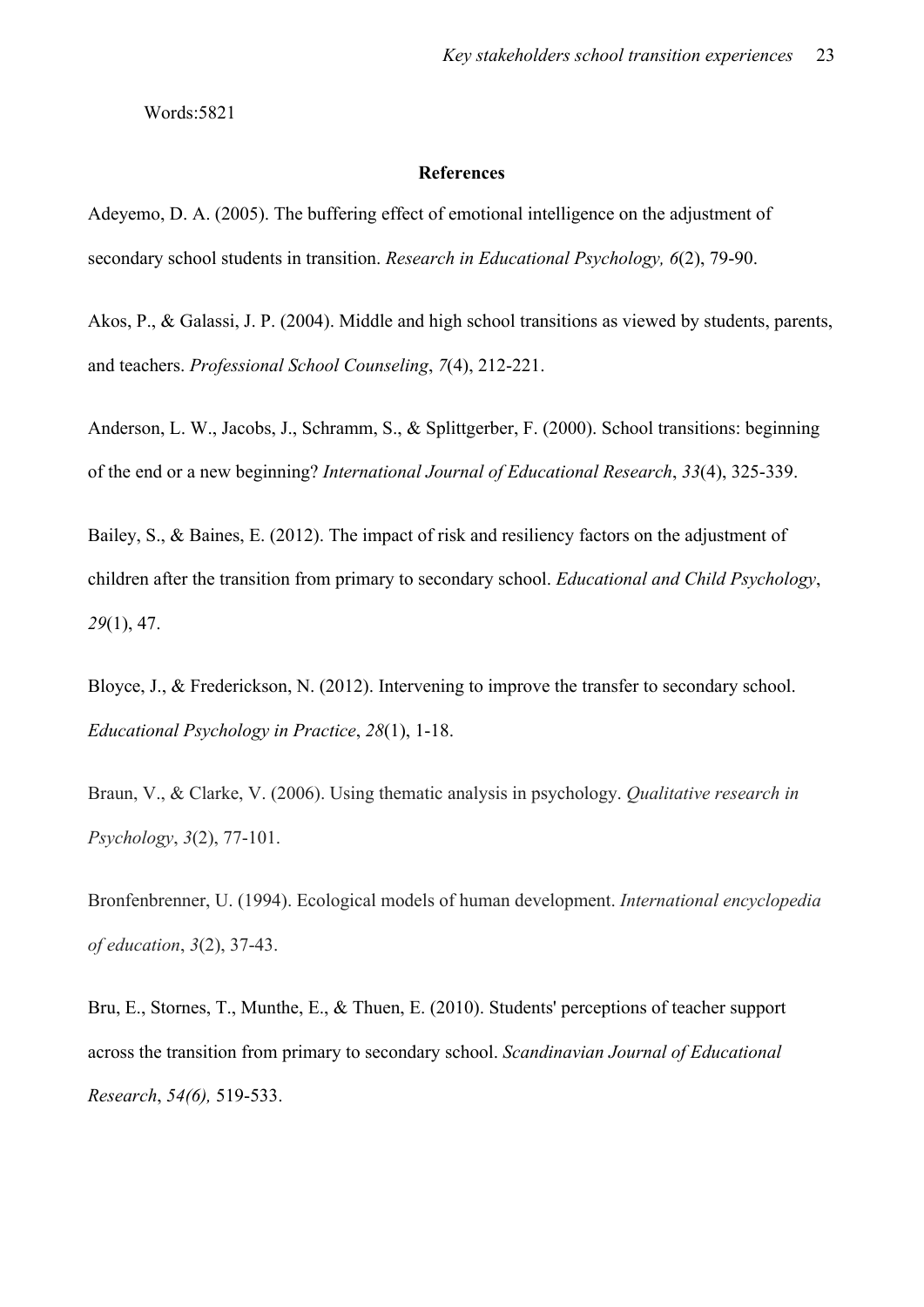Coffey, A. (2013). Relationships: The key to successful transition from primary to secondary school?. *Improving Schools*, *16*(3), 261-271.

Coleman, J. C. (1989). The focal theory of adolescence: A psychological perspective. In Hurrelmann, K. (1990). Health promotion for adolescents: Preventive and corrective strategies against problem behavior. *Journal of Adolescence*, *13*(3), 231.

Duchesne, S., & Ratelle, C. (2010). Parental behaviors and adolescents' achievement goals at the beginning of middle school: Emotional problems as potential mediators. *Journal of Educational Psychology*, *102*(2), 497.

Eccles, J., & Harold, R. (1993). Parent-school involvement during the early adolescent years. *The Teachers College Record*, *94*(3)*,*568-587.

Eccles, J. S., Midgley, C., Wigfield, A., Buchanan, C. M., Reuman, D., Flanagan, C., & Mac Iver, D. (1993). Development during adolescence: The impact of stage-environment fit on young adolescents' experiences in schools and in families. *American Psychologist*, *48*(2), 90.

Evangelou, M., Taggart, B., Sylva, K., Melhuish, E., Sammons, P., & Siraj-Blatchford, I. (2008). *Effective Pre-school, Primary and Secondary Education 3-14 Project (EPPSE 3-14): What Makes a Successful Transition from Primary to Secondary School?* London: DfES.

Hammond, N. (2016). Making a drama out of transition: challenges and opportunities at times of change. *Research Papers in Education, 31*(3), 299-315.

Hanewald, R. (2013). Transition between primary and secondary school: Why it is important and how it can be supported. *Australian Journal of Teacher Education, 38*(1), 62-73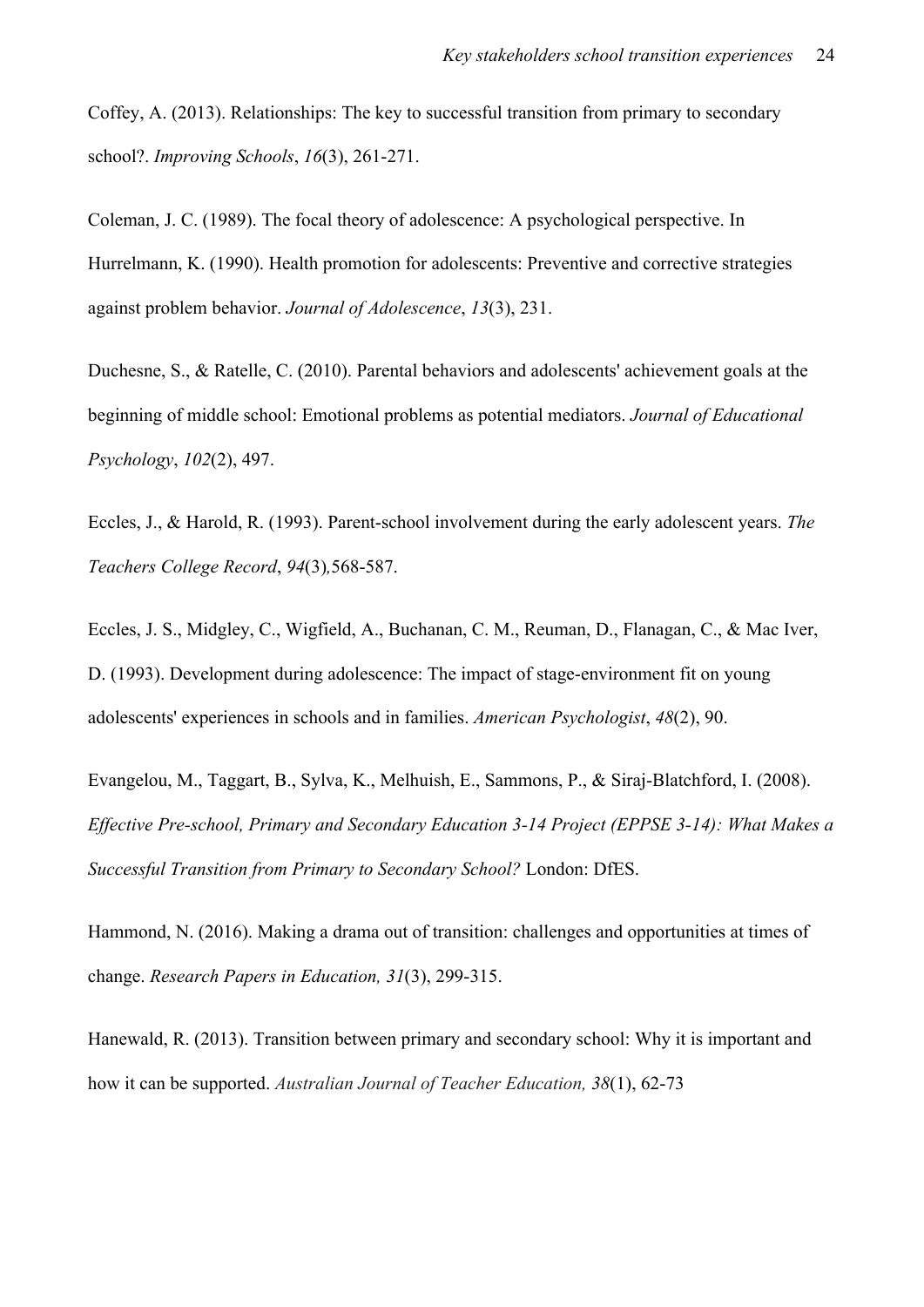Heary, C. M., & Hennessy, E. (2002). The use of focus group interviews in pediatric health care research. *Journal of Pediatric Psychology*, *27*(1), 47-57.

Helsen, M., Vollebergh, W., & Meeus, W. (2000). Social support from parents and friends and emotional problems in adolescence. *Journal of Youth and Adolescence*, *29*(3), 319-335.

Jindal-Snape, D., & Miller, D. J. (2008). A challenge of living? Understanding the psycho-social processes of the child during primary-secondary transition through resilience and self-esteem theories. *Educational Psychology Review*, *20*(3), 217-236.

Lucey, H., & Reay, D. (2000). Identities in transition: anxiety and excitement in the move to secondary school. *Oxford Review of Education*, *26*(2), 191-205.

Maltais, C., Duchesne, S., Ratelle, C. F., & Feng, B. (2015). Attachment to the mother and achievement goal orientations at the beginning of middle school: The mediating role of academic competence and anxiety. *Learning and Individual Differences*, *39*, 39-48.

McGee, C., Ward, R., Gibbons, J., & Harlow, A. (2003). *Transition to secondary school: A literature review. A Report to the Ministry of Education.* New Zealand: Ministry of Education.

Pratt, S., & George, R. (2005). Transferring friendship: girls' and boys' friendships in the transition from primary to secondary school. *Children & Society*, *19*(1), 16-26.

Qualter, P., Whiteley, H. E., Hutchinson, J. M., & Pope, D. J. (2007). Supporting the development of emotional intelligence competencies to ease the transition from primary to high school. *Educational Psychology in Practice*, *23*(1), 79-95.

Rice, F., Frederickson, N., & Seymour, J. (2011). Assessing pupil concerns about transition to secondary school. *British Journal of Educational Psychology*, *81*(2), 244-263.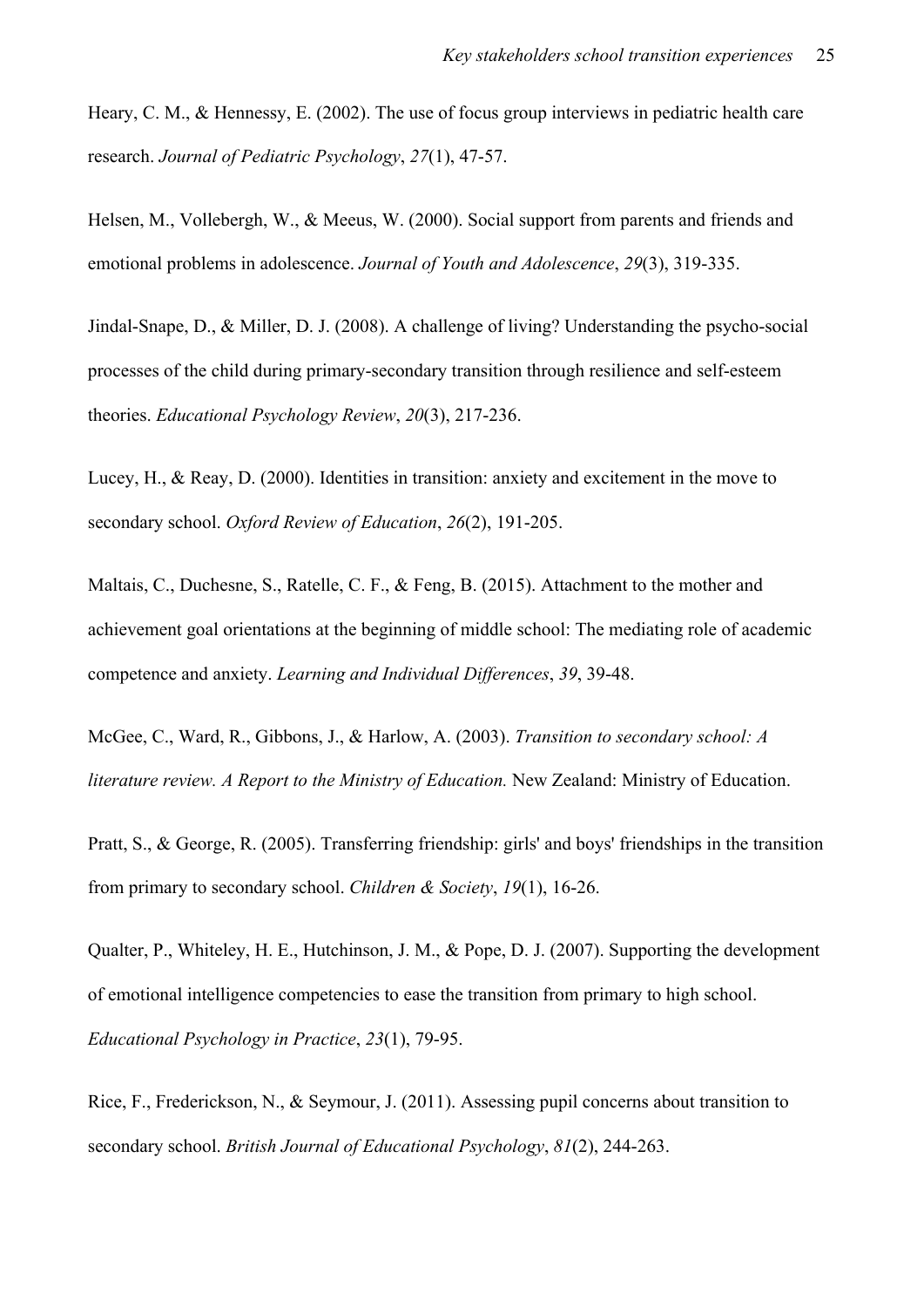Seidman, E., Lambert, L., Allen, L., & Aber, J.L. (2003). Urban adolescents' transition to junior high school and protective family transactions. *Journal of Early Adolescence*, *23*(2), 166-193.

Stadler, C., Feifel, J., Rohrmann, S., Vermeiren, R., & Poustka, F. (2010). Peer-victimization and mental health problems in adolescents: are parental and school support protective? *Child Psychiatry & Human Development*,*41(4),* 371-386.

Symonds, J. E., & Galton, M. (2014). Moving to the next school at age 10–14 years: An international review of psychological development at school transition. *Review of Education*, *2*(1), 1-27.

Tobbell, J., & O'Donnell, V. L. (2013). Transition to postgraduate study: postgraduate ecological systems and identity. *Cambridge Journal of Education*, *43*(1), 123-138.

Vaz, S., Parsons, R., Falkmer, T., Passmore, A. E., & Falkmer, M. (2014). The impact of personal background and school contextual factors on academic competence and mental health functioning across the primary-secondary school transition. *PloS one*, *9*(3), e89874.

Vostanis, P., Humphrey, N., Fitzgerald, N., Deighton, J., & Wolpert, M. (2013). How do schools promote emotional well-being among their pupils? Findings from a national scoping survey of mental health provision in English schools. *Child and Adolescent Mental Health*, *18*(3), 151-157.

Weller, S. (2007). 'Sticking with your Mates?' Children's Friendship Trajectories during the Transition from Primary to Secondary School. *Children & Society*, *21*(5), 339-351.

West, P., Sweeting, H., & Young, R. (2010). Transition matters: pupils' experiences of the primary–secondary school transition in the West of Scotland and consequences for well-being and attainment. *Research Papers in Education*, *25*(1), 21-50.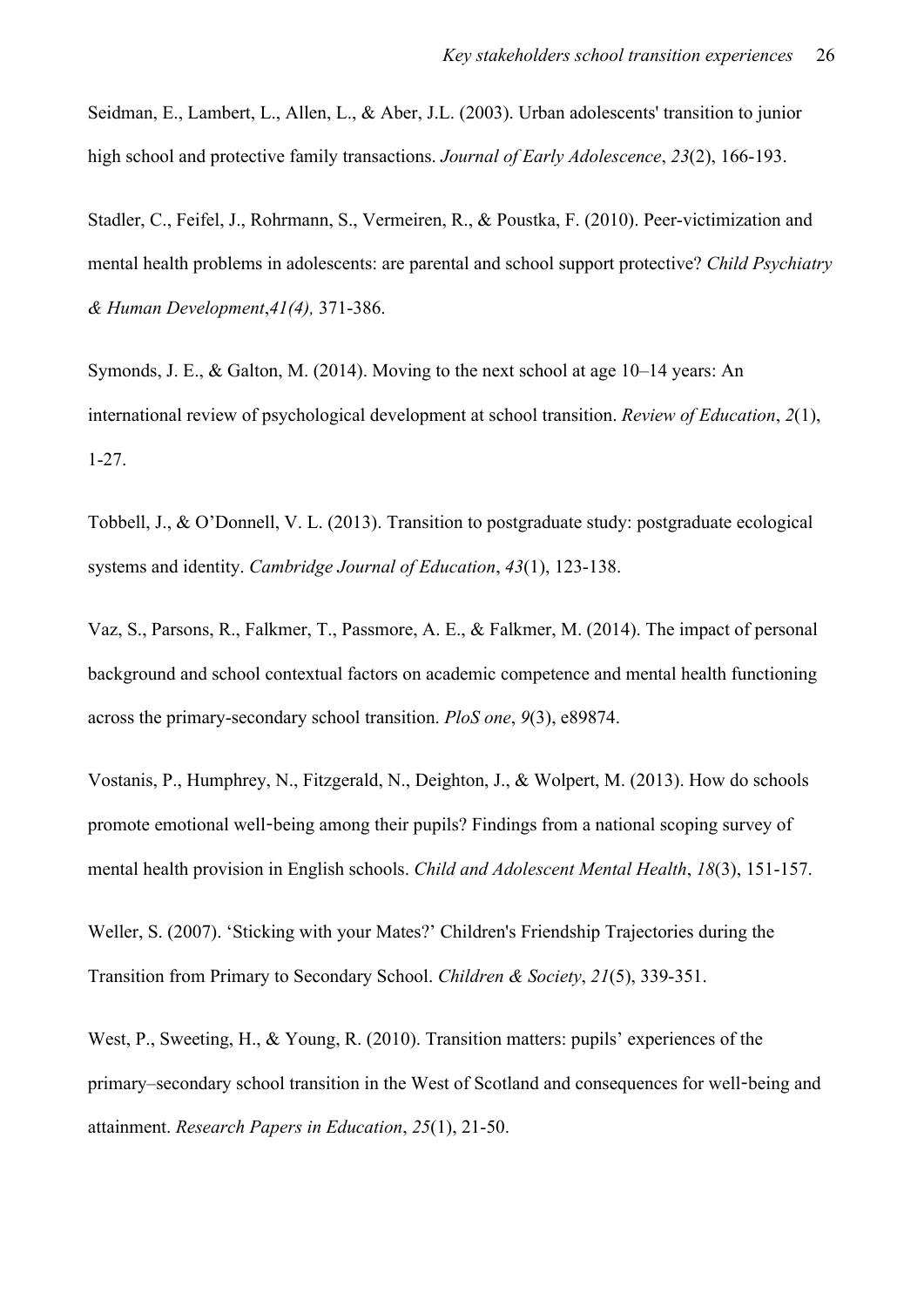Wigelsworth, M., Humphrey, N., & Lendrum, A. (2012). A national evaluation of the impact of the secondary social and emotional aspects of learning (SEAL) programme. *Educational Psychology*, *32*(2), 213-238.

Wolpert, M., Humphrey, N., Belsky, J., & Deighton, J. (2013). Embedding mental health support in schools: Learning from the Targeted Mental Health in Schools (TaMHS) national evaluation. *Emotional and Behavioural Difficulties*, *18*(3), 270-283.

Zeedyk, M. S., Gallacher, J., Henderson, M., Hope, G., Husband, B., & Lindsay, K. (2003). Negotiating the transition from primary to secondary school perceptions of pupils, parents and teachers. *School Psychology International*, *24*(1), 67-79.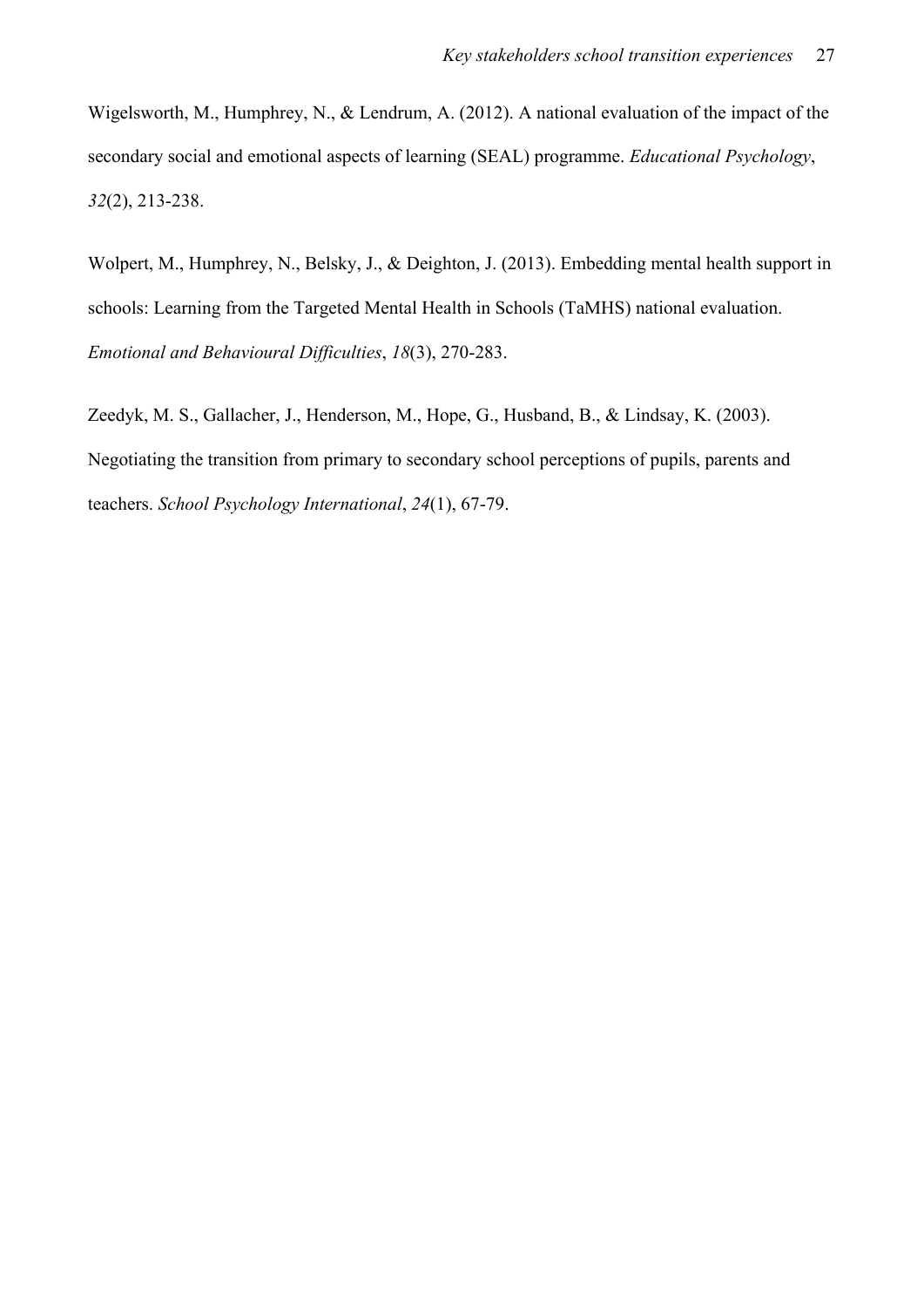### **Figures**

# Figure 1

*A thematic table to show themes and sub-themes.*

| <b>Child</b>                    |  | <b>Parent</b>                   | <b>Teacher</b>                |  |
|---------------------------------|--|---------------------------------|-------------------------------|--|
| <b>Recognition of Emotions</b>  |  |                                 |                               |  |
| Awareness of conflicting        |  | Awareness of conflicting        |                               |  |
| emotions                        |  | emotions (their own and         |                               |  |
|                                 |  | child's)                        |                               |  |
| Feelings of Loss                |  | Feelings of Loss                |                               |  |
| Repression (of feelings in self |  | Repression (of feelings in self | Repression (management of     |  |
| and others)                     |  | and management of               | repression in students)       |  |
|                                 |  | repression in their child)      |                               |  |
| Management of emotions (in      |  |                                 | Management of emotions (in    |  |
| self)                           |  |                                 | students and parents)         |  |
| <b>Managing Relationships</b>   |  |                                 |                               |  |
| Friendships                     |  |                                 |                               |  |
| Reconfiguration (in seeking     |  | Reconfiguration (relationship   | Relationship building         |  |
| support)                        |  | with school and child)          |                               |  |
| <b>Managing Expectations</b>    |  |                                 |                               |  |
| Managing expectations           |  | Managing expectations (of       | Managing expectations         |  |
| (exposure-acceptance)           |  | their children)                 | (conflicting views of when is |  |
|                                 |  |                                 | the optimal transition time)  |  |